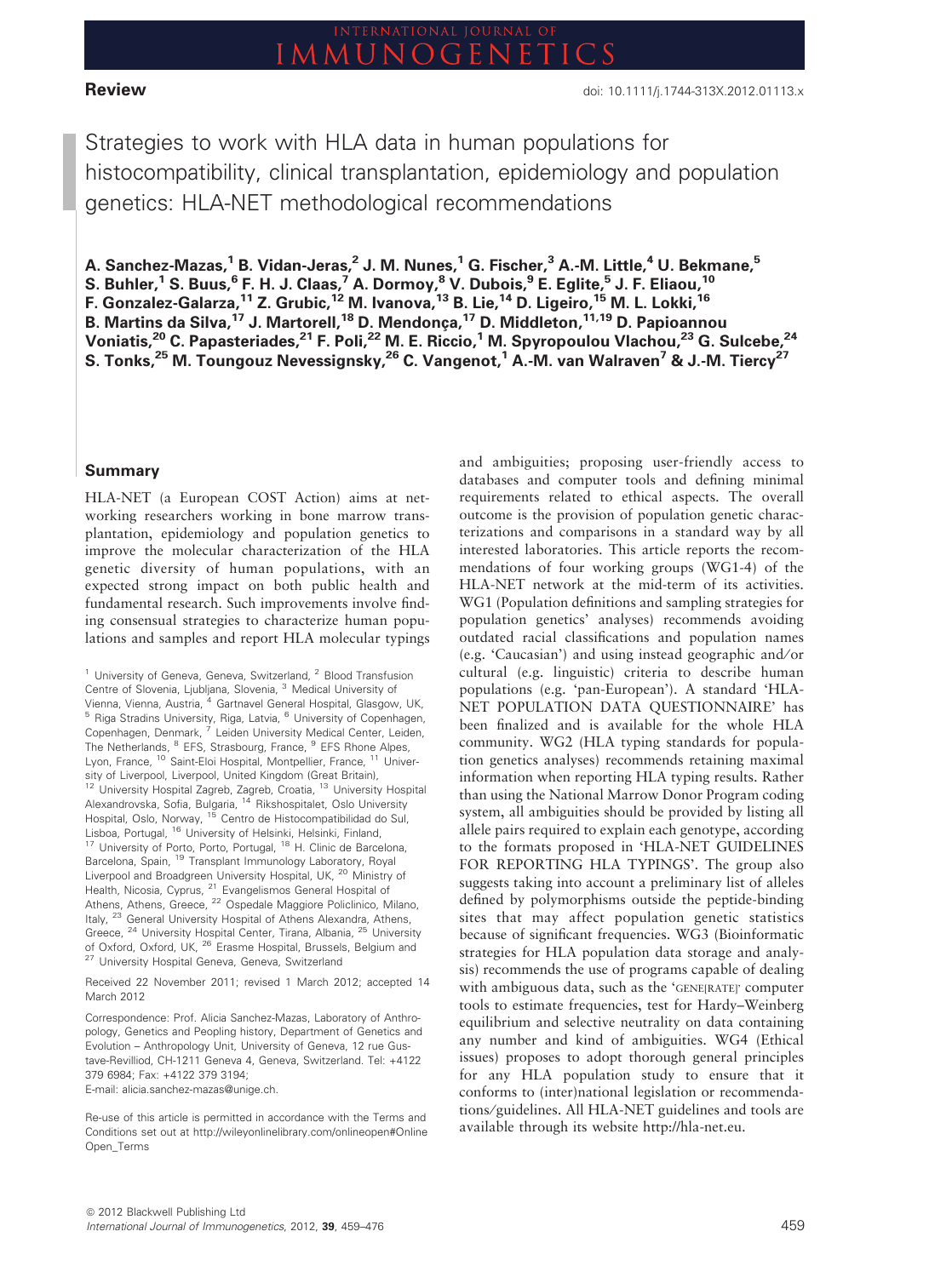# Introduction

Our knowledge of the genetic diversity of the human species has expanded considerably in recent decades, thanks to the rapid progress in genomic research. The possibility of genotyping individuals at high resolution over the entire genome (Altshuler et al., 2010), and specifically the Major Histocompatibility Complex (MHC), through a thorough characterization of DNA sequence variation at human leukocyte antigen (HLA) genes (The MHC sequencing consortium., 1999; Robinson et al., 2003) has been crucial in addressing major issues related to biomedicine and molecular biosciences, such as the assessment of genetic susceptibilities to diseases (Segal & Hill, 2003; de Bakker et al., 2006), the control of haematopoieic stem cell and organ transplantation (Hansen et al., 1999; Petersdorf et al., 2003; Mehra, 2010), the appraisal of the genetic structure of human populations and its meaning (Buhler & Sanchez-Mazas, 2011) and the understanding of genomic evolution in relation to the environment (Meyer & Thomson, 2001, for a review; Sanchez-Mazas et al., 2012), among other essential topics. A common goal of these studies is to estimate HLA genetic diversity within and among human populations and to describe it through the molecular typing of population samples.

In this context, a main challenge of tissue typing (or histocompatibility) laboratories involved in clinical research (donor–recipient matching) is to produce HLA molecular data of high quality. Such laboratories address a crucial health problem in modern societies, the need for haematopoietic stem cell transplantation involving the search for HLA compatible donors. Haematopoietic stem cell volunteer donors are generally recruited randomly in each country with an effort to constitute very large registries reflecting the HLA variation over different regions (e.g. Kollman et al., 2004; Schmidt et al., 2010). In addition, some registries specifically aim to improve recruitment from ethnic minorities (e.g. Johansen et al., 2008) to increase the HLA diversity and hence the probability of finding an appropriate donor for a given patient. In this context, knowledge of the distribution of alleles and haplotypes in many different population groups as determined by high-resolution typing may allow the design of more efficient recruitment algorithms.

The accurate description of allelic and haplotypic HLA profiles and the identification of rare HLA variants in human populations is not only crucial to recipient–donor matching and research projects on histocompatibility. In addition, researchers in at least two other disciplines share related objectives. Firstly, as HLA genes play an essential role in susceptibility or resistance to serious human diseases (Svejgaard et al., 1996; Blackwell et al., 2009), such as HIV (Carrington et al., 1999; Kawashima et al., 2009; Pereyra et al., 2010), their meticulous molecular analysis underpins epidemiological research. Statistically reliable comparisons between case and control population samples are needed to assess the susceptibility (or resistance) conferred by specific HLA alleles. Knowledge of the prevalence of a susceptibility allele in a given population is crucial to evaluate the genetic risk provided by several different HLA alleles in autoimmunity, infectious diseases or allergic reactions to drugs.

Secondly, HLA genes are of particular interest from a population genetics point of view to study the genetic history of the human species and the mechanisms of molecular evolution (Meyer et al., 2006; Buhler & Sanchez-Mazas, 2011). Different human populations exhibit different HLA genetic profiles. This is partly explained by the geographic dispersal of modern humans throughout the world and partly by an effect of natural selection (Meyer et al., 2006; Solberg et al., 2008; Buhler & Sanchez-Mazas, 2011; Sanchez-Mazas et al., 2011). Indeed, the evolution of HLA may be driven by an advantage of specific alleles but also by an advantage conferred to heterozygous individuals against a large variety of pathogens (Prugnolle et al., 2005; Sanchez-Mazas et al., 2012). A precise knowledge of the distribution of allele frequencies in many different populations may help to understand human peopling history and the interaction of populations with their environment in a pathogenic context.

HLA-NET (http://hla-net.eu), a European network of laboratories involved in the study of HLA for histocompatibility, epidemiology and/or population genetics, was created in 2009 to achieve highly significant goals in the present research context. Despite their different objectives and applications, all laboratories involved in this network are united by a common research task, the description of HLA molecular diversity in human populations, to get accurate reference data for their own studies in different disciplines and to provide pan-European data to research groups working internationally. Moreover, these laboratories are concerned with similar types of methodological problems raised by the complexity of HLA polymorphism, i.e. how can a population sample for different applications be defined accurately? How can data be generated that are comparable to those of other laboratories? How can gene frequencies and other statistics with highly complex data be estimated? What legal and ethical rules should be followed to harmonize with national requirements? HLA-NET is designed to answer those questions via standardization of protocols and procedures and the development of an electronic platform to collect, handle, store and process HLA data and share information amongst European laboratories. Its final objective is to improve qualitatively and quantitatively the collection of HLA-typed population samples all over Europe and surrounding areas and to produce a consensual map of HLA molecular diversity for this broad geographic region.

This article reports the achievements and provides the main recommendations of HLA-NET at the mid-term of its activities. The results are presented by four work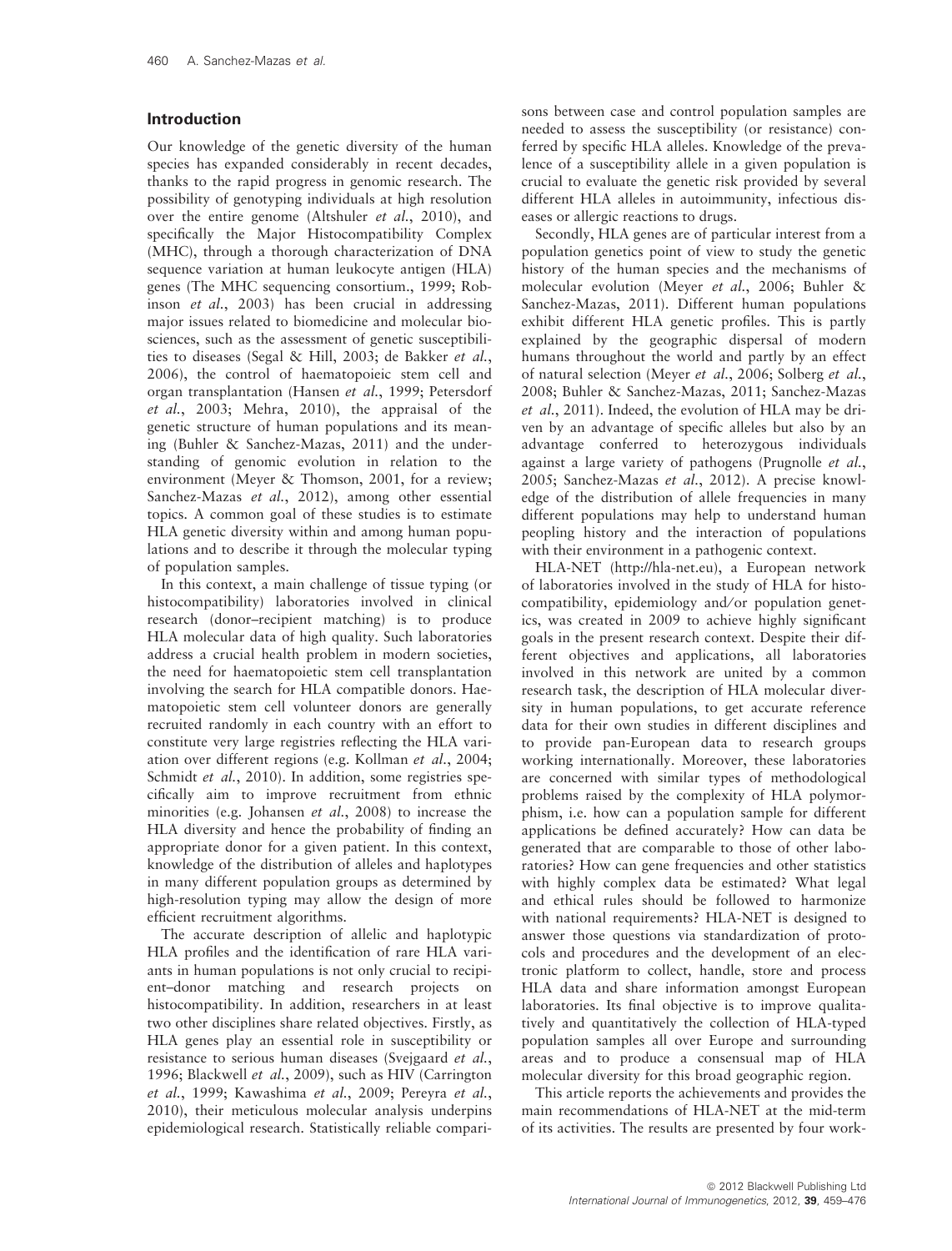ing groups (WGs) addressing crucial questions related to the main issues mentioned above: population definitions and sampling strategies for population genetics analyses (WG1), HLA typing standards for population genetics analyses (WG2), bioinformatics strategies for HLA population data storage and analysis (WG3) and ethical issues (WG4). A list of laboratories contributing to the HLA-NET project is also presented.

# WG1 – Population definitions and sampling strategies for population genetics' analyses

#### Aims of group

Working group 1 (WG1) aims at improving the quality of population data used in HLA-related studies in terms of population definition and sampling and at coordinating the collection of HLA-typed population samples from Europe and surrounding areas.

# Population definition and sampling

The establishment of standardized procedures and questionnaires for collecting and databasing HLAtyped population samples is essential to fill in the current lack of comparability among different studies pursuing similar goals: a reliable estimation of HLA gene frequencies in samples of healthy individuals to compare with patients suffering from severe diseases (HBV, HIV, rheumatoid arthritis, etc.), a reliable estimation of HLA gene frequencies in ethnically or geographically well-defined populations to reconstruct human peopling history or a reliable identification of rare HLA alleles or multilocus haplotypes in distinct populations to optimize the search of potential donors in haematopoietic stem cell transplantation.

An important issue is the definition of populations from an 'anthropological' point of view. The group decided to avoid a priori misclassifications of racial and ethnic groups in both questionnaires and databases and to consider several levels of description related to geographic origin, language(s) spoken and any other relevant information on the ancestry of each studied population. Outdated racial or ethnic definitions like 'Caucasian' are to be replaced with ethically acceptable alternative names.

'Caucasian': a meaningless definition. HLA-NET recommends avoiding the term 'Caucasian', as well as its derivatives 'Caucasoid' and related terms. To understand the reasons of this recommendation, one has to bear in mind the complex history of European populations and their present biological and cultural diversity.

There have been difficult discussions among geneticists on the proportion of Palaeolithic, Mesolithic or Neolithic ancestry of European populations going back to very different periods of time (some 40 000,

18 000 or 10 000 years ago, respectively) (e.g. Balaresque et al., 2010; Chikhi et al., 1998, 2002; Pereira et al., 2005; Richards et al., 2000; Semino et al., 2000), and such controversies have also been raised by analyses on ancient DNA (Ammerman et al., 2006; Barbujani & Chikhi, 2006). Even the proportion of Neandertal contribution to the genetic pool of modern Europeans is currently disputed, ranging from no contribution to around 4% of interbreeding between Neandertals and modern humans (Currat & Excoffier, 2004, 2011; Serre et al., 2004; Green et al., 2010). Although genetic studies do not yet provide firm conclusions to these issues, archaeological data show that the migrations of Neolithic farmers from the Near East led to major transformations in diverse aspects of European life styles (Tresset & Vigne, 2011). Also, the significant HLA genetic structure observed in presentday Europeans may possibly trace back to that period (Buhler et al., 2006).

Europe has been subjected to heterogeneous climates in the past and is nowadays characterized by temperate to cold temperatures, marked seasons and highly variable environments. Present-day Europeans are characterized by a huge phenotypic diversity with pronounced differences, for example, in hair and eye colour and body height (with small and tall populations). Even skin colour varies from relatively dark in some southern populations to very light in the north. Such phenotypes were most probably shaped by adaptive selection to different environments (Sabeti et al., 2007; Sturm, 2009) although the intensity of selection may have varied greatly among different traits. Some other phenotypic traits, which are not visible to the naked eye because they concern specific molecules involved in internal metabolic pathways, exhibit unusual patterns in Europe. This is the case for lactase persistence: most southern Europeans cannot digest milk in adulthood (like most people in the world) while northern Europeans are perfectly adapted to milk consumption, and this is because of loss of activity of the lactase enzyme after weaning in the former (Ingram et al., 2009). This trait has evolved partly through natural selection, in coevolution with animal domestication and/or through an effect of climate, and partly as a consequence of the demographic expansions occurring during the Neolithic period (Gerbault et al., 2009, 2011). It also illustrates the high level of genetic diversity of European populations, with a frequency of the lactase persistence allele varying from 0 to almost 80% from south to north.

Europe also exhibits a high cultural complexity, reflected, for example, by the diversity of the languages that are spoken today in this continent. There are almost 50 languages belonging to a dozen families, some of which belong to unrelated linguistic phyla including Indo-European, Uralic and Basque (http://eth nologue.com). The origin of this diversity is not yet fully understood: for example, there are competing theories on the origin of Indo-Europeans (do they come from the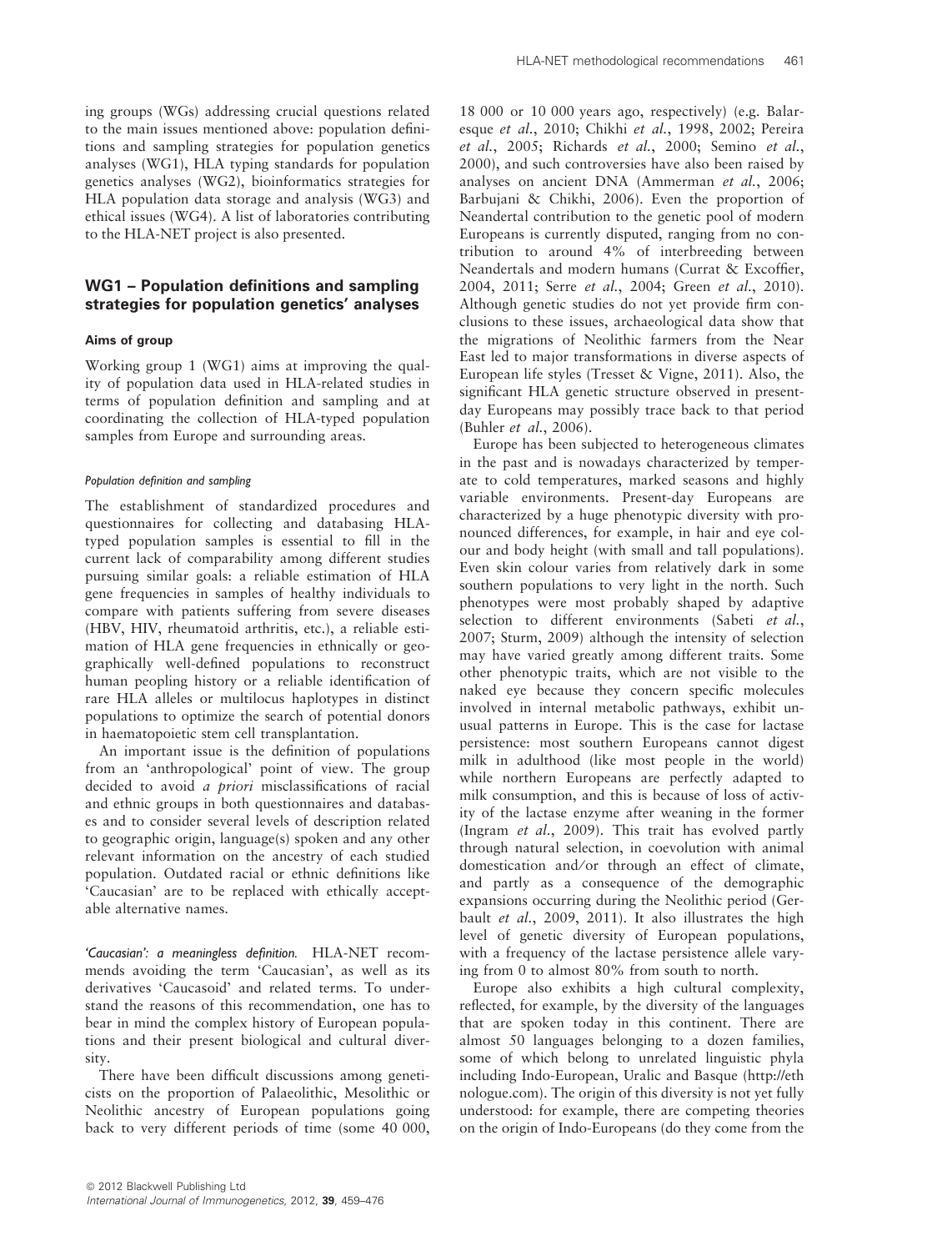Near-East or from the north of the Black Sea, or both?) (Diamond & Bellwood, 2003; Gray & Atkinson, 2003; Balter, 2004) and the origin of some isolated populations, such as Basques, is still uncertain.

The history of Europe and its surrounding areas is so complex and its population diversity so high that the use of a unique term, 'Caucasian', to describe all populations from Europe and its surrounding areas is a crude simplification, which is clearly not appropriate. Actually, the term 'Caucasian' was first used by the German naturalist Johann Friedrich Blumenbach at the end of the 18th century (Gould, 1996). Blumenbach, during his journeys, found that the people, and more particularly the women, living in the Caucasus were exceptionally wonderful. In his famous book on The unity of the human genus and its varieties published in 1795, he thus described the European variety as the 'Caucasian' variety. Later on, the term 'Caucasian' (or its derivatives 'Caucasoid', 'Aryan', etc.) remained in the anthropological classifications to describe a prototype of Europeans (obviously influenced by a racist ideology, with dramatic consequences during world history).

For such reasons, the terms 'Caucasian' and its derivatives have to be deleted from the scientific vocabulary. HLA-NET proposes to replace them by the following substitutes, depending on each specific situation:

- 1 'Europeans', for populations of European origin living in Europe;
- 2 *'populations of European descent'*, for populations of European origin not living in Europe;
- 3 'populations from (where they are from) living in Europe', for populations of non-European origin living in (where they live) in Europe;
- 4 'North Africans', 'West Asians', 'populations from the Near East' and other geographic names when populations from these areas surrounding Europe are concerned;
- 5 'pan-Europeans', if a general expression is needed to name at the same time the populations from Europe and those from its surrounding areas North Africa, the Near East and Western Asia.

'Black', 'Mongoloid' and other outdated and connoted terms. Because HLA-NET is a European Action focusing on the HLA molecular characterization of pan-European populations, we concentrated our discussion above on the biological and cultural diversity of Europeans and the misuse of the term 'Caucasian'. However, our network is also aware that other outdated terms are commonly used to name groups of populations from other continents and recommends avoiding them:

'Black' or 'African Black' (or even 'Negroid') are terms inherited from several centuries  $(18<sup>th</sup>$  to 20th) of colonial (and racist) anthropology (see, for example, The Outline of History of Mankind, by polygenist Christoph Meiners, published in German in 1785). Nevertheless, they are still frequently used by researchers to name sub-Saharan Africans, because of the generally very dark skin of these populations. Here again, time has come to definitively abandon such appellations, which do not correspond to any scientific classification. Sub-Saharan African populations are highly diverse from a biological point of view, both in terms of genetic variation (as most genetic studies have largely demonstrated) and variation of some quantitative traits including, for example, cranial measurements (Relethford & Harpending, 1994) and hair shape (De la Mettrie et al., 2007). Although skin colour may also vary significantly in sub-Saharan Africa (e.g. between East and South Africans, Khoisan, Pygmies, etc.), this trait has followed a more peculiar evolution which has been strongly governed by latitude-dependent natural selection (see, for example, Parra, 2007; and Rees & Harding, 2012), explaining its unusual diversity pattern throughout the world (Relethford & Harpending, 1994). As a result, very dark-skinned people exist in all continents, from Africa to Australia via India, Southeast Asia and Melanesia. Taking language as a cultural marker, Africa is also highly diverse from a cultural point of view, grouping 30.5% of the total world languages (http:// www.ethnologue.com) and four main linguistic phyla, the dispersal of which reveals a complex history of this continent (Excoffier et al., 1987; Blench, 2006). Similar to 'Caucasian', HLA-NET thus recommends using terms other than 'Black Africans' and derivatives, such as:

- 1 'sub-Saharan Africans', for populations of African origin living south of the Saharan Desert;
- 2 'North Africans', for populations of African origin living north of the Saharan Desert;
- 3 'West Africans', 'South Africans', 'East Africans', or even more detailed geographic names, for populations of African origin living in the respective geographic areas;
- 4 'populations of African descent', for populations of African origin not living in Africa.

'Mongoloid' is also used today in anthropology, although less frequently than 'Caucasian' and 'Black African'. It is based on apparent similarities of phenotypic traits (such as the epicanthic fold of the eye, very pronounced in populations from Mongolia) between all Asian populations, just as 'Black' refers to skin colour resemblances. Like 'Caucasian', 'Mongolian', which is actually correct to name the inhabitants of Mongolia, but not to name a human race, was used by Meiners and Blumenbach in their racial classifications. Both 'Mongoloid' and 'Mongolian' (taken in that sense) are again unfortunate relics of the reductionist views on human variation prevailing in the last centuries. In agreement with the most commonly used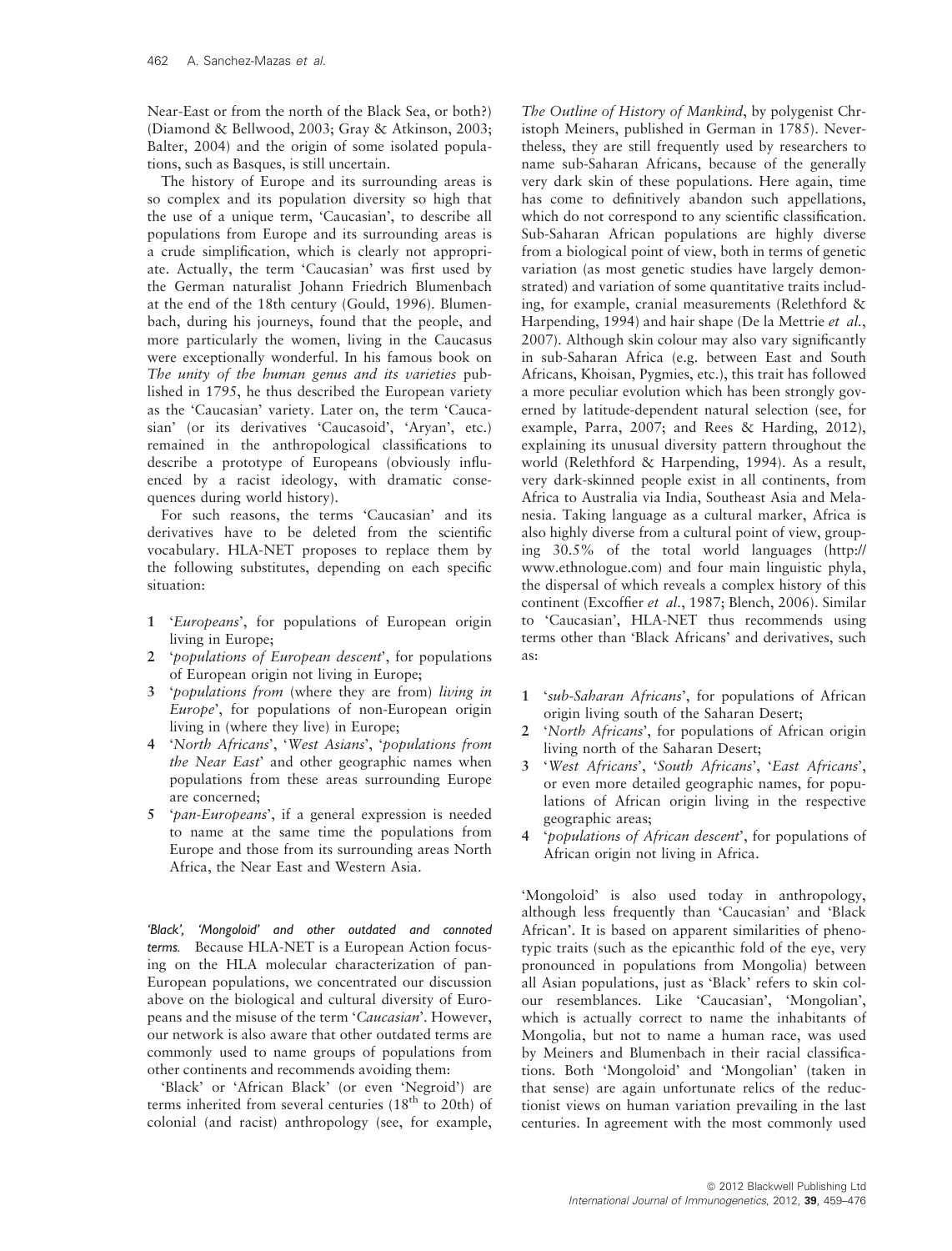expressions today, we thus propose to replace these terms and their derivatives by the following appellations:

- 1 'Asians', for populations of Asian origin living in Asia;
- 2 'West Asians', 'South Asians', 'East Asians', 'Southeast Asians', 'Northeast Asians', or even more detailed geographic names, for populations of Asian origin living in the respective geographic areas;
- 3 'populations of Asian descent', for populations of Asian origin not living in Asia.

HLA-NET population data questionnaire. WG1 has worked on a standard questionnaire to characterize populations and the population samples collected for HLA typing, which have to be representative and statistically reliable. This questionnaire is available at http://hla-net.eu/population\_questionnaire and shown in Appendix 1. Note that it has been used as a standard document for AHPD (Analysis of HLA Population Data), a project of the 16th International Histocompatibility and Immunogenetics Workshop (IHIW).

Basically, one has to provide, for each sample tested (or to be tested) for HLA:

1 The type of study (i.e. origin of the sample): in principle, the population samples of interest for this project are to be defined on specific criteria based on anthropological field studies (see below points 1–4); however, for statistical reasons related to the number of available samples and of individuals per sample, bone marrow registry data can also be considered and used under clear-cut conditions. Also, collection of patients, although generally not used for studies in anthropology, may be useful at a later stage if a specific epidemiological project is undertaken. They are thus not excluded a priori. The information on the type of study is important to know whether a given sample may include individuals of diverse origins or who share some peculiar characteristics (e.g. to suffer from a given disease). Any deviation from Hardy– Weinberg equilibrium or other unexpected result may then be better understood. Other important information is the presence of close (first-degree) relatives in the sample, as this may impair the estimation of gene frequencies and Hardy–Weinberg equilibrium. The inclusion of more remote relatives (cousins, etc.) may also introduce some bias but cannot be avoided, in particular if samples are taken from isolated populations studied in the field, which are often highly endogamous. This is why we only require *a priori* the exclusion of firstdegree relatives.

- 2 The name of the population represented by the sample: we propose the *Ethnologue* as an excellent guide to find consensual and alternative names of the populations under study (although these are linguistic names, they most often correspond to the used ethnic names). Some alternative names (e.g. names given by the population to itself or by close neighbours) may only be known by investigators working in the field and should also be mentioned. Of course, population names may be more difficult to assign in the case of samples of donors or patients. Then personal comments from the principal investigator are welcome. In any case, HLA-NET recommends avoiding outdated racial names like 'Caucasian', 'Black', 'Mongoloid' and their derivatives (see above).
- The geographic location of the population: this has to be filled in detail (including latitude and longitude). A crucial issue is to know whether a population has been sampled in its 'original' location or not (e.g. Chinese living abroad). Of course this 'original' homeland may be traced back to only one or to many generations (e.g. back to the 15th century for Americans of European descent, etc.). Detailed information has to be provided in complicated cases.
- 4 The language spoken by the population: this should be filled with the help of the Ethnologue (http://www.ethnologue.com). Some redundancy may appear with the name of the population (see point 2 above), but here crucial information is required concerning the linguistic family.

The same questionnaire then asks information on the source of DNA samples and HLA typing, and on basic ethical issues. Detailed comments on these aspects will be found below in chapters WG2 – HLA typing standards for population genetics analyses and WG4 – Ethical issues. A delicate question is that of the number of individuals tested. We previously proposed a minimal threshold of 100 individuals (Sanchez-Mazas, 2002) and minimal sample sizes should be kept as close as possible to this threshold. Note, however, that more individuals per sample will allow detecting more alleles (eventually new ones) and will provide much better frequency estimates.

#### Collection of population data

A final objective of HLA-NET is to create a consensual map of the HLA molecular diversity of European populations in a broad sense. The population data to include as part of the HLA-NET project thus concern in priority:

- 1 European populations;
- 2 Populations from surrounding areas, i.e. North Africa, West Asia, Near-East;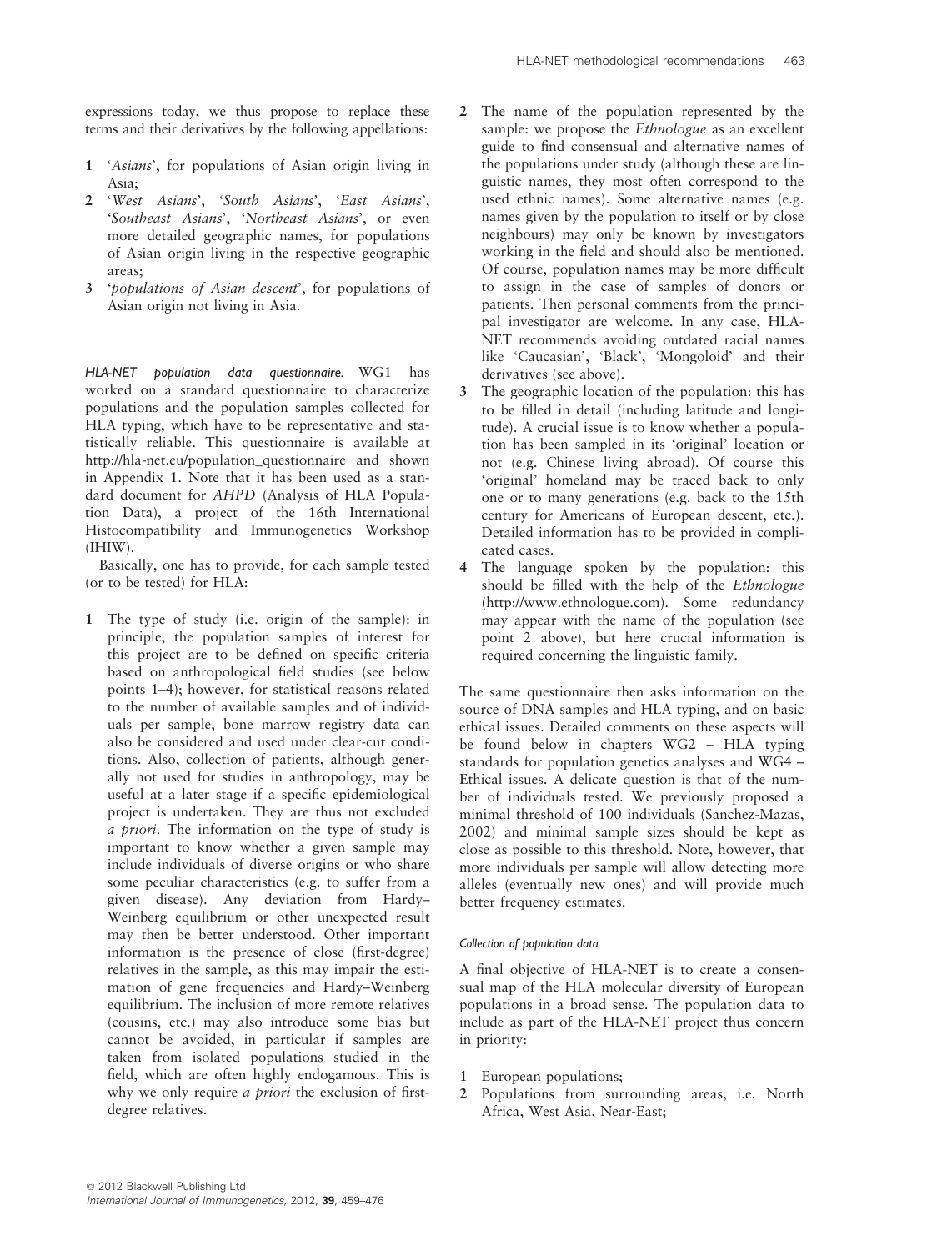3 Populations from other regions of the world but related to Europe, i.e. local minorities of European countries such as Congolese in Belgium, etc.

However, HLA-NET is closely related to other projects conducted at the international level, like the 'Analysis of HLA Population Data  $(AHPD)$ ' project of the 15<sup>th</sup> (Nunes et al., 2010) and  $16<sup>th</sup>$  International Histocompatibility and Immunogenetics Workshop, where populations from all continents are investigated with the aim to reconstruct human peopling history. Therefore, population samples from all regions of the world may be considered by HLA-NET for further collaborations.

A preliminary list of laboratories participating in the Action and providing population or registry samples was created on the HLA-NET website through a wiki for continuous updating. The project started with a total of 14 European samples: Austrian, Belgian, Bulgarian, Bulgarian Gipsy, Croatian, Finnish, French, Greek, Italian, Norwegian, Norwegian Sami, Portuguese, Slovenian and Swiss (Table 1). Updates of the list will be found at http://hla-net.eu. Last but not least, the group benefited from the help of the European Federation for Immunogenetics (EFI, http://www.efi web.eu/) to call for participation by using its services (mailing list, EFI newsletter) and by inviting HLA-NET to organize special sessions during its annual conferences (Florence, May 2010; Prague, May 2011).

# WG2 – HLA typing standards for population genetics analyses

#### Aims of group

A major aim of Working Group 2 (WG2) is to define standards for producing high-quality data for HLA

genotyping and set up criteria for typing methods used for each population, thus allowing population comparisons in meta-analyses. These tasks involve careful comparisons of genetic typing methodologies and their ability to produce results at comparable resolution levels; they also address the search for strategies to handle ambiguous data and interpret heterogeneous HLA genotypes because of the very high level of complexity of this polymorphism and the adoption of universal and user-friendly formats.

#### Reporting typing ambiguities

The group worked on the issue of reporting typing ambiguities in a format that is best suitable for haplotypic and allelic frequency estimation, intra- and interpopulation genetics analyses.

While the gold standard is exon  $2 + 3$  (class I) and exon 2 (class II) sequencing, populations may be analysed by other methods, such as reverse SSO hybridization on microbeads arrays (luminex technology). This latter method also targets exons  $2 + 3$  (class I) and exon 2 (class II) polymorphisms, although it can be extended to type for exons 4-7. It is ideally suited for typing large numbers of samples, but it leads to typing ambiguities in most cases, because of the ever increasing allelic polymorphism. Similarly, bi-allelic sequencing also leads to ambiguities that may be resolved using additional primers for the sequencing reactions when polymorphisms are located within the amplicon (Voorter et al., 2007). Ambiguities involving polymorphisms located outside exons 2 + 3 (class I) or exon 2 (class II) require longer range PCR and additional sequencing reactions. Whatever the technique used it is recommended that all the ambiguities are reported. This is generally achieved using the National Marrow

Table 1. Preliminary list of population/registry samples available for HLA-NET

| Name                        | Population                           | Resolution   | Reporting results                                | Technique     | SBT class I               | SBT class II            |
|-----------------------------|--------------------------------------|--------------|--------------------------------------------------|---------------|---------------------------|-------------------------|
| G. Fischer                  | Austrian (registry)                  | Intermediate | List of ambiguities                              | SSO, SSP      | n.a.                      | n.a.                    |
| M. Toungouz<br>Nevessignsky | Belgian (registry)                   | Intermediate | National Marrow<br>Donor Program<br>(NMDP) codes | SSO, SSP, SBT | n.a.                      | n.a.                    |
| M. Ivanova                  | Bulgarian,<br><b>Bulgarian Gipsy</b> | High         | List of ambiguities                              | SBT, SSO      | Exons 2-4,<br>biallelic   | Exon 2, biallelic       |
| Z. Grubic                   | Croatian                             | High         | No ambiguities                                   | SSO, SSP      | n.a.                      | n.a.                    |
| M.L. Lokki                  | Finnish                              | High         | List of ambiguities                              | <b>SBT</b>    | n.a.                      | Exon 2, biallelic       |
| V. Dubois                   | French (registry)                    | Intermediate | NMDP codes                                       | <b>SBT</b>    | <b>Biallelic</b>          | <b>Biallelic</b>        |
| C. Papasteriades            | Greek                                | High         | No ambiguities                                   | SSP, SSO      | n.a.                      | n.a.                    |
| F. Poli                     | Italian                              | High         | No ambiguities                                   | SSP, SSO, SBT | Exons 2-4,<br>monoallelic | Exons 2-3<br>biallelic  |
| B. Lie                      | Norwegian,<br>Norwegian Sami         | Intermediate | NMDP codes                                       | SSP, SSO      | n.a.                      | n.a.                    |
| D. Ligeiro                  | Portuguese<br>(registry)             | Intermediate | List of ambiguities                              | SBT, SSO      | Exons 2-4                 | Exons 2-3               |
| B. Vidan-Jeras              | Slovenian                            | High         | List of ambiguities                              | SBT, SSP      | Exons 2-4,<br>biallelic   | Exons 2-3,<br>biallelic |
| J.M. Tiercy                 | Swiss (registry)                     | Intermediate | List of ambiguities                              | SSO, SSP      | n.a.                      | n.a.                    |

n.a.: not applicable.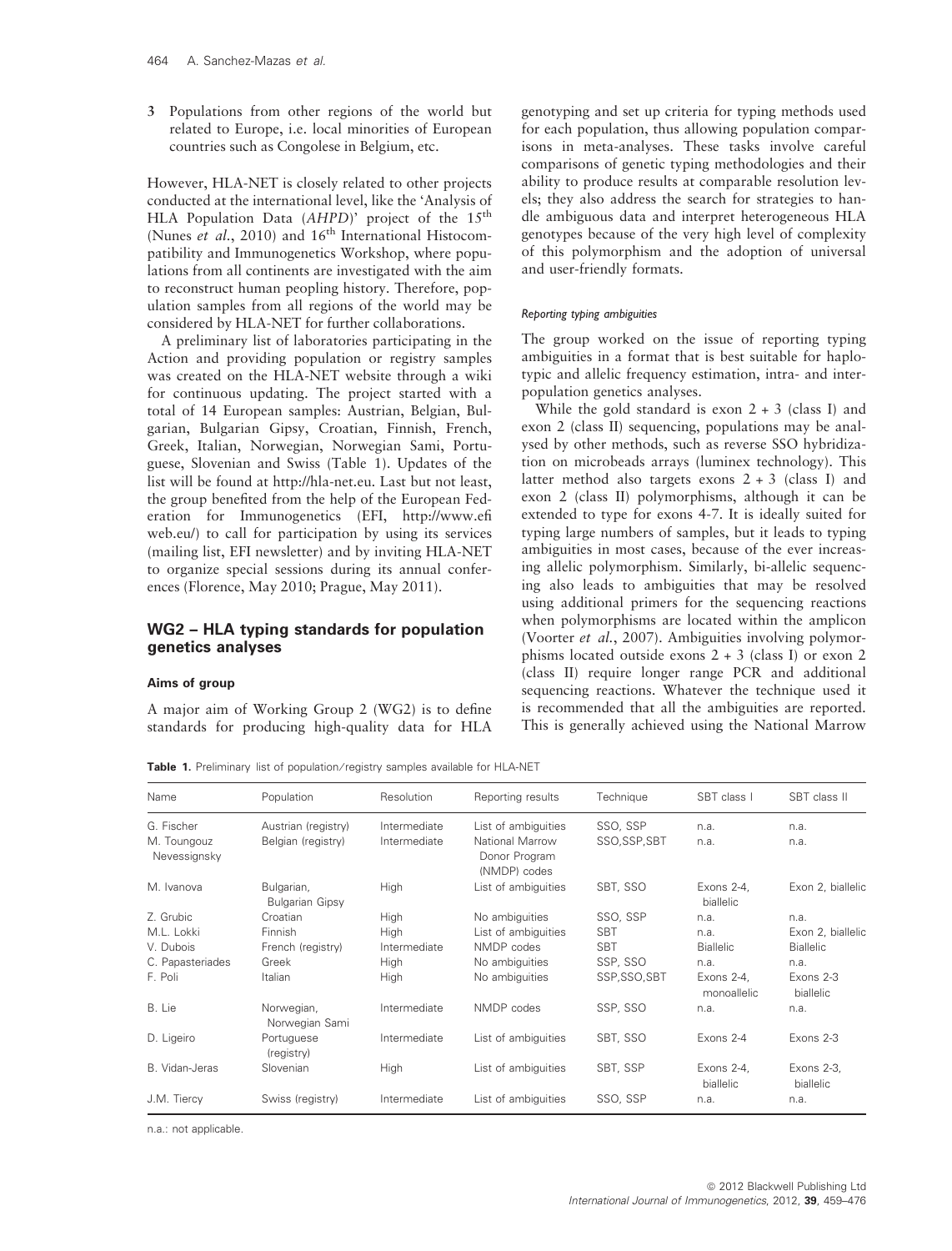Donor Program (NMDP) coding system, i.e. abbreviation codes for the so-called ambiguous allele groups. Although certainly helpful for its original purpose of simplifying the identification of matched bone marrow donors, its use in practice increases artificially the number of allele pairs for a given genotype prior to haplotypic and/or allelic frequency estimation. To retain maximal information, it is strongly recommended to provide the list of allele pairs required to explain the genotype, as this will not include spurious allele pairs resulting from the expansion of the abbreviation codes.

An example of the importance of defining an adequate ambiguity notation as a standard procedure is provided in Figure 1 for two alternative outputs proposed by the reverse SSO microbead array typing. Based on the above considerations, guidelines and recommendations of WG2 for reporting HLA typing ambiguities are given in Appendix 2 and can be found at http://hla-net.eu/reporting\_HLA\_typings\_guidelines.

Based on the IMGT⁄ HLA database, a list of ambiguities that comprise polymorphisms outside exons 2 + 3 for class I and exon 2 for class II at each HLA locus has been generated. In a second step each of these alleles differing outside the sequence defining the peptide-binding site was screened for its occurrence in available population databases. While a majority of these belonged to the rare or very rare allele groups, several alleles were identified as occurring at significant frequencies in different populations. A list of such alleles is shown in Table 2.

Whether the discrimination of these alleles has an input on population comparisons remains to be elucidated. Some data are already available showing that the relative frequencies of the DRB1\*14:01 and 14:54 alleles differ widely among populations, with the DRB1\*14:01 extremely uncommon in American populations from Asian descent but more frequent (up to 15%) in spanish speaking American populations (Xiao et al., 2009). In Europe a recent survey of 106 German donors with DRB1\*14:01/14:54 ambiguous ty-

Table 2. List of alleles (nonexhaustive) that were usually not taken into account in the past but may affect population genetic statistics because of significant frequencies

| Allele                                                                                                                      | Populations                                                                                                                                                                      |
|-----------------------------------------------------------------------------------------------------------------------------|----------------------------------------------------------------------------------------------------------------------------------------------------------------------------------|
| $A*24:02:01:02$<br>$B*07:06$<br>$B*44:27$<br>$C*04:09N$<br>$C*07:06$<br>$C*07:18$<br>DRB1*14:54<br>DOB1*02:02<br>DOB1*03:19 | Pan-European/West Asian<br>Pan-European<br>Pan-European<br>Pan-European<br>Pan-European/West Asian<br>Pan-European/Chilean<br>All populations<br>All populations<br>Pan-European |
|                                                                                                                             |                                                                                                                                                                                  |



Figure 1. Illustration of the importance of defining an adequate and standard notation procedure for ambiguities in two alternative outputs proposed by the reverse SSO microbead array typing method.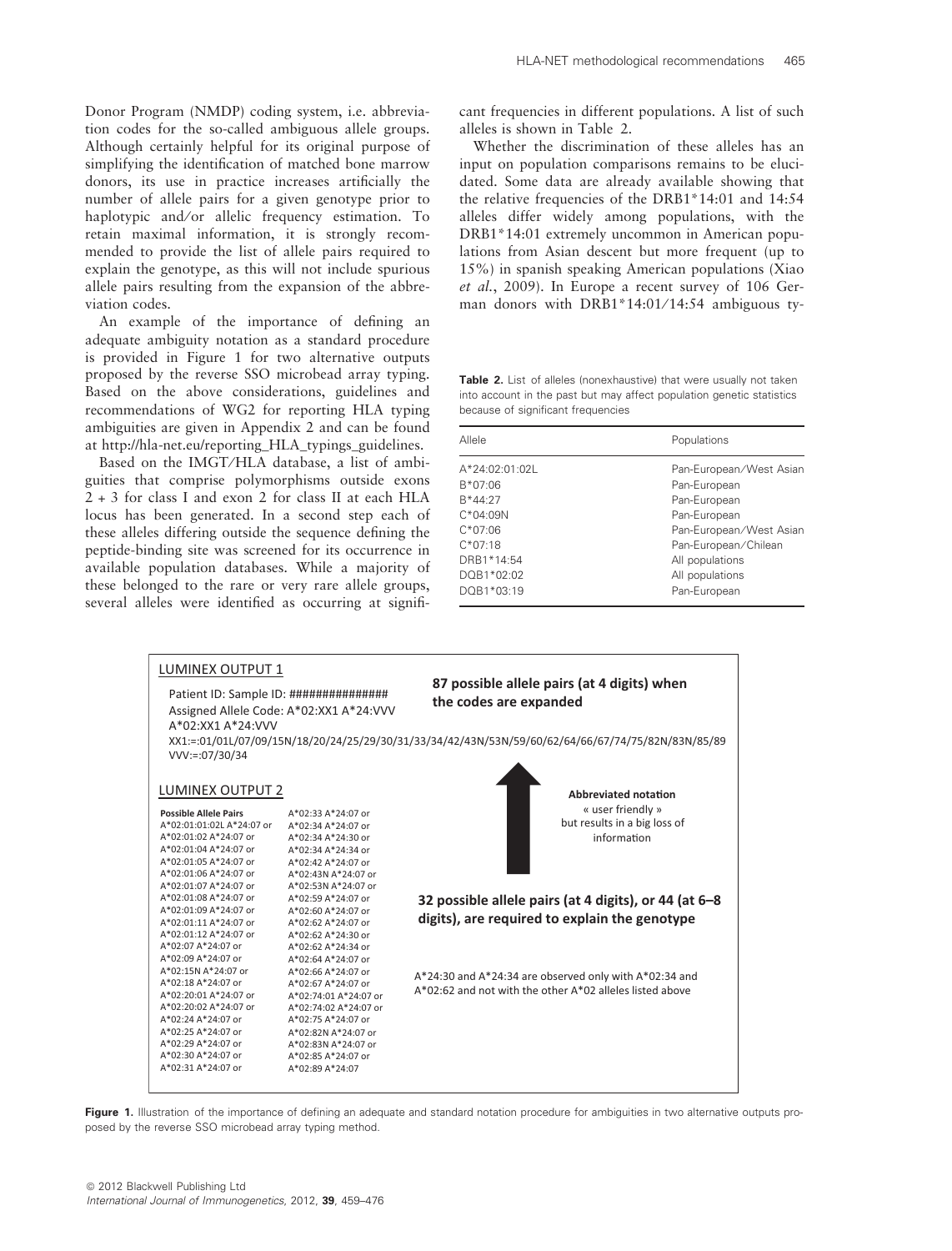pings found 87.9% to be DRB1\*14:54 (Furst et al., 2010).

#### Reporting rare alleles

As a 15th IHIW project, data were collected on the frequency of supposedly rare HLA alleles, and the final analysis showed that 40.8% of the 2977 HLA alleles (Release 2.23.00, Oct. 2008) have been sequenced only once and should therefore be considered as very rare (Middleton et al., 2009). In a previous ASHI study, 27-30% of the HLA-A, B, C, DRB1 alleles have been classified as common (frequency >0.0001) or well-documented (observed at least three times) (Cano et al., 2007).

Through HLA-NET, rare alleles have been submitted to Derek Middleton and Faviel Gonzalez-Galarza and included in the http://www.allelefrequencies.net database (Gonzalez-Galarza et al., 2011). In total, 193 distinct alleles have been submitted (Table 3) and 70 of these submissions allowed the confirmation of an allele which had never been reported after its initial submission to IMGT/HLA (Robinson et al., 2003).

#### Available population samples

A list of available HLA-typed European population samples has been provided by WG2 members and will be available for the project. As shown in Table 1, 14 different populations were initially provided, with various typing techniques and number of individuals, but with high resolution typing for most populations. The list is currently being updated (see chapter WG1 – Population definitions and sampling strategies for population genetic analyses, point 2: Collection of population data).

Table 3. Rare alleles contibuted to the http://www.allelefrequencies.net database

| Name                                   | City      | Country     |          | <b>Distinct</b><br>alleles to<br>Sent the lab | Method(s)<br>used |
|----------------------------------------|-----------|-------------|----------|-----------------------------------------------|-------------------|
| B. Lie                                 | Oslo      | Norway      | 5        | 5                                             | <b>SSP</b>        |
| B. Vidan-Jeras                         | Ljubljana | Slovenia    | 4        | 3                                             | SBT, SSP          |
| C. Papasteriades                       | Athens    | Greece      | 7        | 3                                             | <b>SSP</b>        |
| D. Ligeiro                             | Lisbon    | Portugal    | 27       | 27                                            | SBT, SSP          |
| F. Poli                                | Milan     | Italy       | 38       | 30                                            | SBT, SSP          |
| G. Fischer                             | Vienna    | Austria     | 26       | 26                                            | <b>SBT</b>        |
| J.-M. Tiercy                           | Geneva    | Switzerland | 1        | 1                                             | <b>SBT</b>        |
| M.-L. Lokki                            | Helsinki  | Finland     | 3        | 3                                             | <b>SBT</b>        |
| M. Ivanova                             | Sofia     | Bulgaria    | 6        | 6                                             | <b>SBT</b>        |
| F. Claas.<br>D. Roelen.<br>W. Verduijn | Leiden    | Netherlands | 76       | 66                                            | <b>SBT</b>        |
| V. Dubois                              | Lyon      | France      | 50       | 45                                            | <b>SBT</b>        |
| Z. Grubic<br>Total                     | Zagreb    | Croatia     | 3<br>246 | 3<br>218*                                     | SSP, Other        |

\*Taking into consideration all submissions, 193 distinct alleles were submitted.

# WG3 – Bioinformatic strategies for HLA population data storage and analysis

#### Aims of group

The complexity of the HLA polymorphism is due to the existence of hundreds or thousands of different alleles at various loci and because new alleles are constantly discovered. As a consequence, HLA population data are neither stored nor analysed in a standard way in different laboratories, which makes comparisons very difficult. To use the large amount of data produced by different laboratories, in an optimized and comparable way, public access to specific computer facilities, continuously updated in relation to the everincreasing HLA allelic record and new developments in data analysis, is required. Working group 3 (WG3) was charged of two types of tasks: first, to provide the computer infrastructure to HLA-NET and the minimal tools required to support the work of the other working groups and second, to develop the databases and computer tools required for storing and analysing the HLA data, in particular the statistical methods and computer programs necessary to validate and report data with the highest level of reliability.

#### HLA-NET infrastructure

The website of HLA-NET (http://hla-net.eu) is a wiki that is used to support all activities, e.g. scheduling meetings, reporting results, publishing documents, providing access to computer programs and disseminating information, among others. The *wiki* simplifies the participation of HLA-NET members to the project, making coordination possible for both small and large contributions, such as correcting typos or creating new sections of the site, respectively. In a further step, this integrated web platform will be connected to the databases that Derek Middleton and Alicia Sanchez– Mazas' groups are currently harmonizing (Gonzalez-Galarza et al., 2011; Vangenot, C., Weber, O. S., Sanchez-Mazas, A. & Nunes, J. M. In prep.). This harmonization is conceived in a way to include a number of computer programs for routine validations and analyses of HLA and other immunogenetics data. In this way, new data implemented in the future will be automatically processed according to HLA-NET standard recommendations. To understand such recommendations, we review below some crucial questions that we had to face in this part of the project.

#### Dealing with heterogeneous, ambiguous and low sample-sized data

The data collections are of diverse types, i.e. both frequency and genotypic data, and the level of resolution is quite diverse. We believe that to maintain an acceptable balance between financial cost and precision of typings, most laboratories will continue to type HLA at intermediate resolution levels including ambiguities,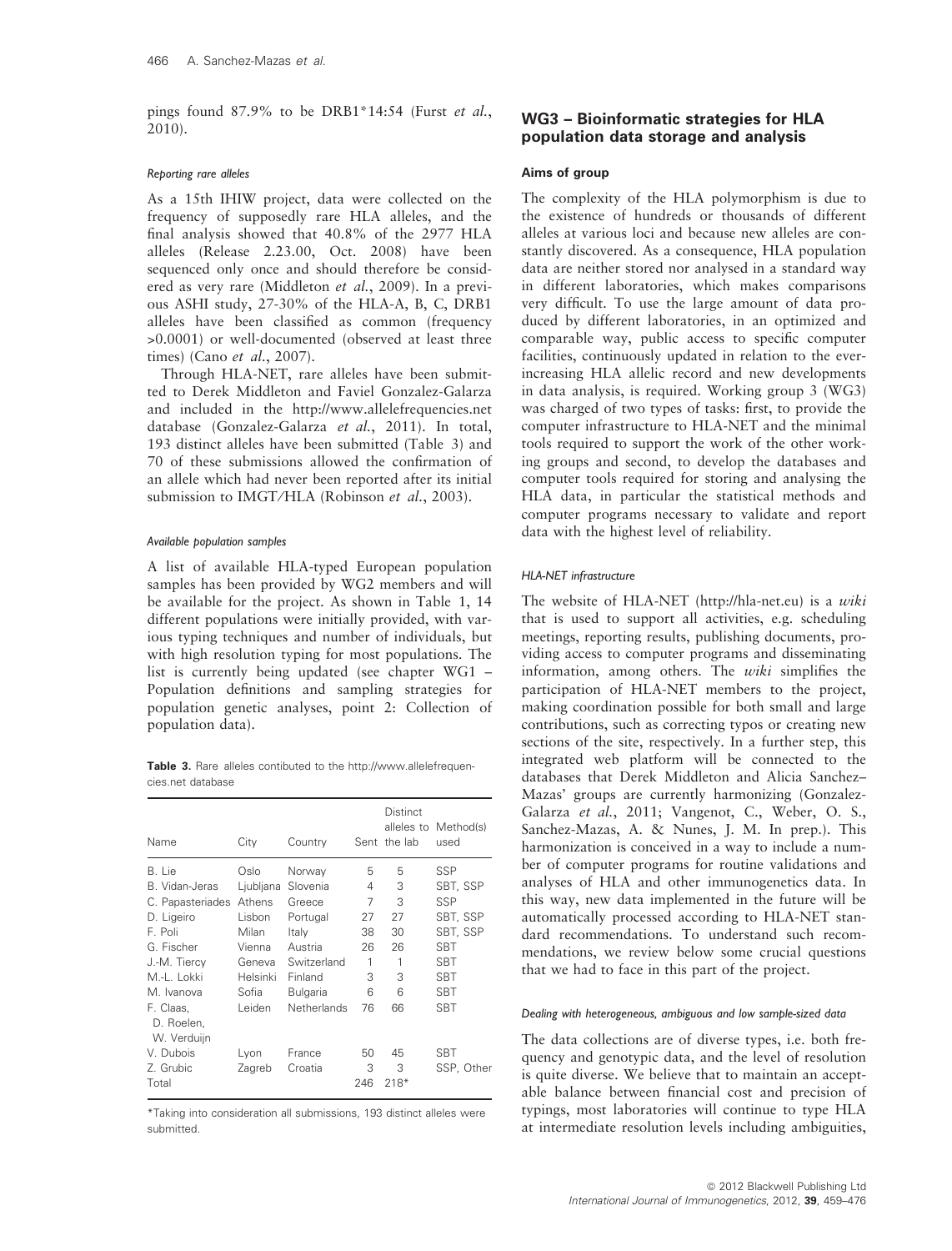at least until next generation sequencing is routinely used. Therefore, considerations related to the treatment of ambiguous data are not only of interest in the present but also in the foreseeable future.

One aspect of this issue relates to the above-mentioned standardization and reporting HLA typing results (including the identification of kits, potentially typed and untyped alleles, and possible ambiguities), which is mainly a scientific task of WG2. Here, the role of WG3 is to provide computer facilities for the application of the corresponding recommendations. The programs being set up by WG3 are built on the GENE[RATE] tools (http://geneva.unige.ch/generate/), the formal specifications of which have been published by Nunes et al. (2010, 2011b). At this level, two GENE [RATE] programs are particularly useful:

- 1 *phenotype* to interpret raw phenotypes based on a given reactivity data file and a kit description file; and
- 2 *transliterate* to perform allele substitutions (e.g. to recode 2nd field (protein level, formerly 4-digit) alleles into 1st field (allele group level, formerly 2-digit) alleles) within a given dataset.

Another tool, uniformate, allows one to check the validity of the data format before using any other GENE[RATE] tool.

In this vein, some work has been devoted to the adaptation of input formats to the guidelines recommended by WG2, and this adaptation now allows running programs for standard one-locus analyses (frequency estimation, Hardy–Weinberg equilibrium and neutrality testing). On the other hand, the feasibility of a fully automatic recoding (through the GENE [RATE] transliterate tool) of more complex (i.e. multilocus) datasets is still progressing, as it faces the problem of the identification of the potentially typed and untyped alleles at each locus and their combination across distinct loci, as well as the standardization of the procedure across multiple samples during the same run.

An aspect of this issue relates to the use of heterogeneous and/or ambiguous data. Distinct samples collected at different times or typed with distinct techniques will not allow detecting the same alleles or specificities. Thus, to compare samples of distinct sources, the first step is to define the common set of alleles over which to work. For each allele, we face two extreme situations: the use of the unspecific first field (formerly 2-digit) allele group and the use of the precise allele defined at the highest resolution. Careful scrutiny of the data generally provides an intermediate solution where the most common allele pool between several samples includes both 'broad' lineages for some alleles and highly precise definitions for others. Actually, within the framework of a HLA-NET-related research project, we produced a set of programs ('SPLIT-TEST') that provide help in screening the raw data and setting the common allele pool of a collection of samples. Recently, this 'broad-split' computer tool has been applied successfully to study the HLA molecular diversity of the Swiss bone marrow donors' registrees (Buhler, S., Nunes, J. M., Nicoloso, G., Tiercy, J.-M. & Sanchez-Mazas, A. Submitted).

A challenge of this kind of work is to use information as detailed as possible at the allelic level without compromising statistical power and without making too many false-positive identifications. These two problems have become significant with the advent of high-resolution typing because in this case, the vast majority of the samples tested are too small in size to allow an accurate identification of all existing alleles. This situation is even worse when typing ambiguities are taken into account (see discussion on the use of NMDP codes on paragraph 2.1). In this context, WG3 is thus also tackling the important issue of 'sample size and number of alleles'. We are currently adapting a tool that will make easy to estimate sample size thresholds and which will complete the efforts of WG1 working on population sampling. It is worth stressing that in general low allele or haplotype frequencies are poorly estimated when sample sizes are small and should be considered with caution. Even detected alleles may actually be 'nonsignificant' from a statistical point of view, depending on the sample size. A very rough number for the minimal frequency of a 'significant allele' is given by the confidence interval of the allele frequency obtained by normal (either two-tail or one-tail) approximation (which is a standard statistical practice) or binomial distribution. For instance, for a sample size of 50 individuals, all frequency estimates smaller than 3.85% are 'nonsignificant' frequencies, i.e. not significantly different from zero, because zero is inside the two standard deviations' confidence interval (Table 4); in the same way, a 1% frequency is only 'significant' for a sample larger than 200 individuals. Therefore, because of the existent sampling conditions where low sample sizes are usually the rule, HLA-NET strongly recommends to avoid discussion on the 'number of alleles present' or 'the presence or absence of

Table 4. Allele frequency thresholds (in %) below which the 95% confidence interval contains 0, as a function of sample size (N) and sampling model: I) standard normal two-tail; II) normal one-tail; III) exact binomial. Alleles exhibiting these and smaller allelic frequencies have probabilities larger than the usual 5% of being missed (0 alleles) in samples of the corresponding sizes

| Allele frequencies |                  |                   |               |  |  |
|--------------------|------------------|-------------------|---------------|--|--|
| Ν                  | Model $($ $\%$ ) | Model $  $ $(\%)$ | Model III (%) |  |  |
| 30                 | 6.25             | 4.43              | 4.85          |  |  |
| 50                 | 3.85             | 2.75              | 2.95          |  |  |
| 100                | 1.96             | 1.37              | 1.48          |  |  |
| 150                | 1.32             | 0.92              | 1.00          |  |  |
| 200                | 0.99             | 0.69              | 0.75          |  |  |
| 500                | 0.39             | 0.28              | 0.30          |  |  |

N, number of individuals in the sample.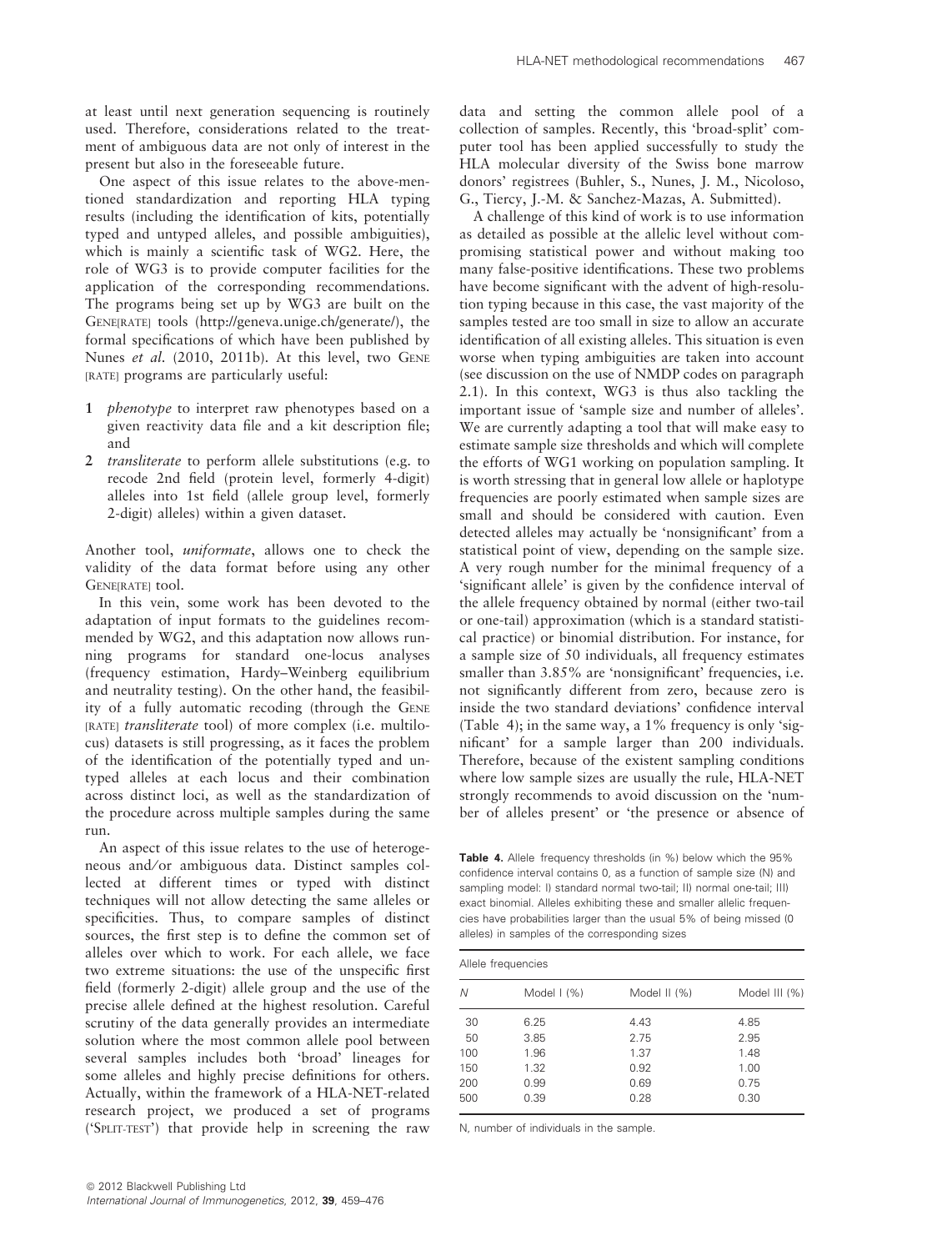given alleles' in the populations where the samples were drawn. Also, rather than to fix a minimal sample-size threshold, a reasonable advice that can be given is to use samples as large as possible.

#### Population genetics with ambiguous data

Having mentioned the efforts to determine the actual allele pool that can be used in a study, we now briefly report the adaptation of the population genetic methods used for routine analyses. The former (15th) IHIW workshop's AHPD project held in Brazil in 2008 provided the framework to develop and test the GENE [RATE] tools and their adequacy to the treatment of ambiguous data, and these tools were further expanded and generalized within the context of HLA-NET. Besides their specific abstractions (data structures) used to capture ambiguous genetic data and the definition of probability vectors to represent each individual's data, the main characterization of these programs is the use of resampling schemas to identify the sampling distribution of each statistic (e.g. homozygosity and linkage disequilibrium) of interest (Nunes et al., 2011b). Currently, it is possible to estimate allele frequencies, report frequencies graphically in the form of bar charts with colour codes, test for Hardy– Weinberg equilibrium and test for selective neutrality on data containing any number and kind of ambiguities (of course, if there are too many ambiguities the results may be meaningless but that can generally be controlled) by using the *frequency estimation* GENE [RATE] tool (and *haplotype* to estimate haplotype frequencies on multiple loci). Two other programs are very useful in this context: file conversion allows one to convert a file into different formats (e.g. from Excel to the uniformate format used by GENE[RATE]), and, as described above, uniformate allows one to check the validity of the data format before using any other GENE[RATE] tool. All details are given by Nunes et al. (2010, 2011b) and the programs are available at http://geneva.unige.ch/generate.

#### Practical issues for population analyses

Although not yet definitive (ongoing work), the following HLA-NET WG3 recommendations correspond, to our view, to the most important aspects of a population analysis:

- 1 Genotypic data for given population samples (either anthropologically defined or registry data) should be complete and include all ambiguities; the format used should be well known or explicitly described (e.g. uniformat); NMDP codes should be avoided.
- 2 Data used for analyses should be retrieved from genotypic data by recoding distinct sets of alleles depending on the allelic pool of interest for a given analysis (e.g. by using GENE[RATE] transliterate tool).
- 3 Sample sizes and the corresponding significant levels of allele frequencies (based on standard deviations) should be stated; the interpretation of the frequencies should take into account these significances and should avoid comparisons of populations based on the presence or absence of low-frequency alleles.
- 4 Reports of allele or haplotype frequencies should mention the program and, possibly, the algorithm used for estimation. Ideally, details about the initial conditions and environment of the algorithm used should also be included (e.g. for an expectation-maximization (EM) algorithm: the number of starting points, the number of distinct solutions, and the convergence criteria, i.e. either on likelihood or frequency values).
- 5 Assessment of Hardy–Weinberg equilibrium (HWE) is mandatory for any use of allelic frequencies describing the genetic profile of a population in comparison to other data (otherwise phenotypic frequencies should be used). Testing for HWE using chi-square, G or exact tests on contingency tables should only be done in the absence of ambiguities and blank-like alleles. Otherwise, methods explicitly accommodating ambiguities should be used, like the method using nested likelihood ratios implemented in the GENE[RATE] frequency estimation program.
- 6 Selective neutrality should be assessed at least by reporting expected and observed homozygoties; a formal test (e.g. the GENE[RATE] algorithm of Ewens–Watterson test implemented in the frequency estimation program) is however preferable.
- 7 One should use bar-chart graphics to represent frequencies, rather than pie charts that are prone to many errors for comparisons (see Tufte, 2001).
- Proper studies should also include an account of ethics as per WG4 recommendations.

An experiment is currently being made to accommodate this kind of meta-information described above in the context of the  $AHPD$  project of the  $16<sup>th</sup>$  IHIW workshop. The WG3 group will evaluate the results afterwards.

The issues mentioned above show that WG3 is fulfilling its goals by providing a fully operational implementation of the guidelines emerging from HLA-NET. Furthermore, given that the GENE[RATE] programs are formally described, it will be easy to implement them in other platforms developed for population genetic analysis. The applicability of WG3 work thus extends beyond its current GENE[RATE] implementation in the HLA-NET platform.

# WG4 – Ethical issues

# Aims of group

The role of working group 4 (WG4) is to provide support to the other working groups such that their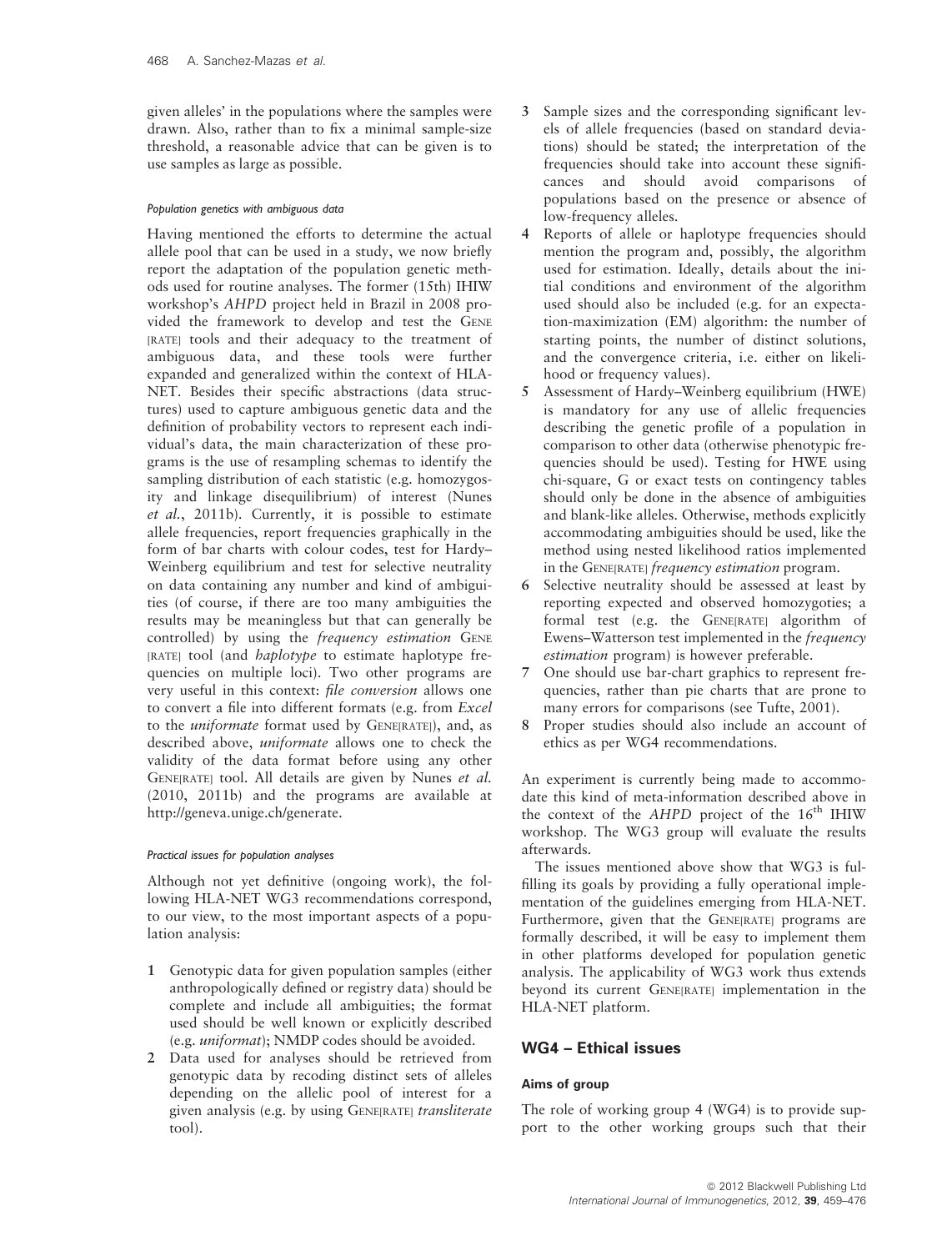actions are undertaken with sound ethical and legal considerations. Much work has already been undertaken to address ethical issues relating to genetic analyses taking into account the interests of all the parties involved in the study, i.e. researchers, participants and society (Deschênes et al.; Robertson, 2003). It must be stressed that population analysis of HLA types is not equivalent to genetic screening for a mutation predictive of disease and therefore the outcome of the HLA analysis is less likely to have any impact on the participants donating to the study.

It is not the aim of WG4 to reproduce (inter)national legislation and professional recommendations that have been made elsewhere (Laberge, 2003) but to look at the application of such recommendations to HLA typing population studies specifically. In achieving our goals we aim to gather information related to legal and ethical regulations in different countries and to compile the information gained to obtain a consensus on practice for European countries.

#### Study plan

Overall, a thorough 'study plan' is key to the success of any HLA population study, and this care must be taken to ensure that the study conforms to national and international legislation or recommendations⁄ guidelines, where legislation is not in existence.

The study plan must be produced to provide information required for approval by institutional review board (IRB) or ethics committee. Even if the study is already covered by existing ethics approval, it is recommended that complete documentation of the study plan is produced.

The study plan must address the other following aspects:

#### Study aims

The aim of the population genetics study must be well defined and documented prior to the study taking place, i.e. which population will be studied and which genetic loci will be analysed.

#### Sampling

The following questions should be addressed:

- 1 Are there any risks and/or benefits to the subjects participating in the study?
- 2 Is the collection of new samples required or will DNA or other biological material already collected be used?
- 3 Will the samples be anonymized? If yes, will this happen at the point of collection or afterwards and will the link between subject and sample be reversible or irreversible. If reversible (also referred to as 'identifiable', 'linked' and 'coded'), who is responsible for the linking information?

4 How and where will linking information be stored?

Ethical issues relating to sampling individuals and populations for genetic analysis have been reviewed elsewhere and these apply to population studies of HLA (Godard et al., 2003).

#### Samples already in collection

For samples that have already been collected, the consent given at the time of collection must be reviewed to see if the new proposed study qualifies. For example, samples taken for clinical testing are unlikely to have consent for unrelated HLA typing studies. Depending on what consent has been given it may be necessary to obtain additional consent and/or IRB ⁄ ethics committee approval for the HLA population genetics study. It is important to know whether the samples can be identified or not. A recent case in the USA highlighted that usage of previously collected DNA from an Amerindian tribe was not undertaken with appropriate consent from the participants (Couzin-Frankel, 2010).

### Samples to be collected

Informed consent is required and ethical committee approval must be sought. For informed consent to be given, subjects must be deemed as competent to give consent. Consent may be taken verbally or in writing depending on local legislation and guidelines but in all cases must be documented by the investigator.

The consent process must inform the subject, usually through the issuing of an information sheet, of the following (McGuire & Beskow, 2010):

- 1 the nature and goals of the research study
- 2 the type of sample to be taken from the participant
- 3 what sort of tests will be performed on their sample
- whether the samples are to be made available for future undetermined studies
- 5 how data will be shared
- 6 what samples will be stored (intact cells, DNA)
- 7 length of storage, will this be limited
- 8 whether samples will be anonymized
- 9 freedom to withdraw from the study at any time
- 10 potential benefit or lack of benefit to participant
- 11 whether samples may be made available for other ethically approved studies

If the collection of material is from a well-defined population, it is appropriate to gain consent from appropriate authoritative members of the community and involve public consultation making use of local media prior to embarking on collection.

Successful sample collection requires the concomitant gathering of predetermined subject information (e.g.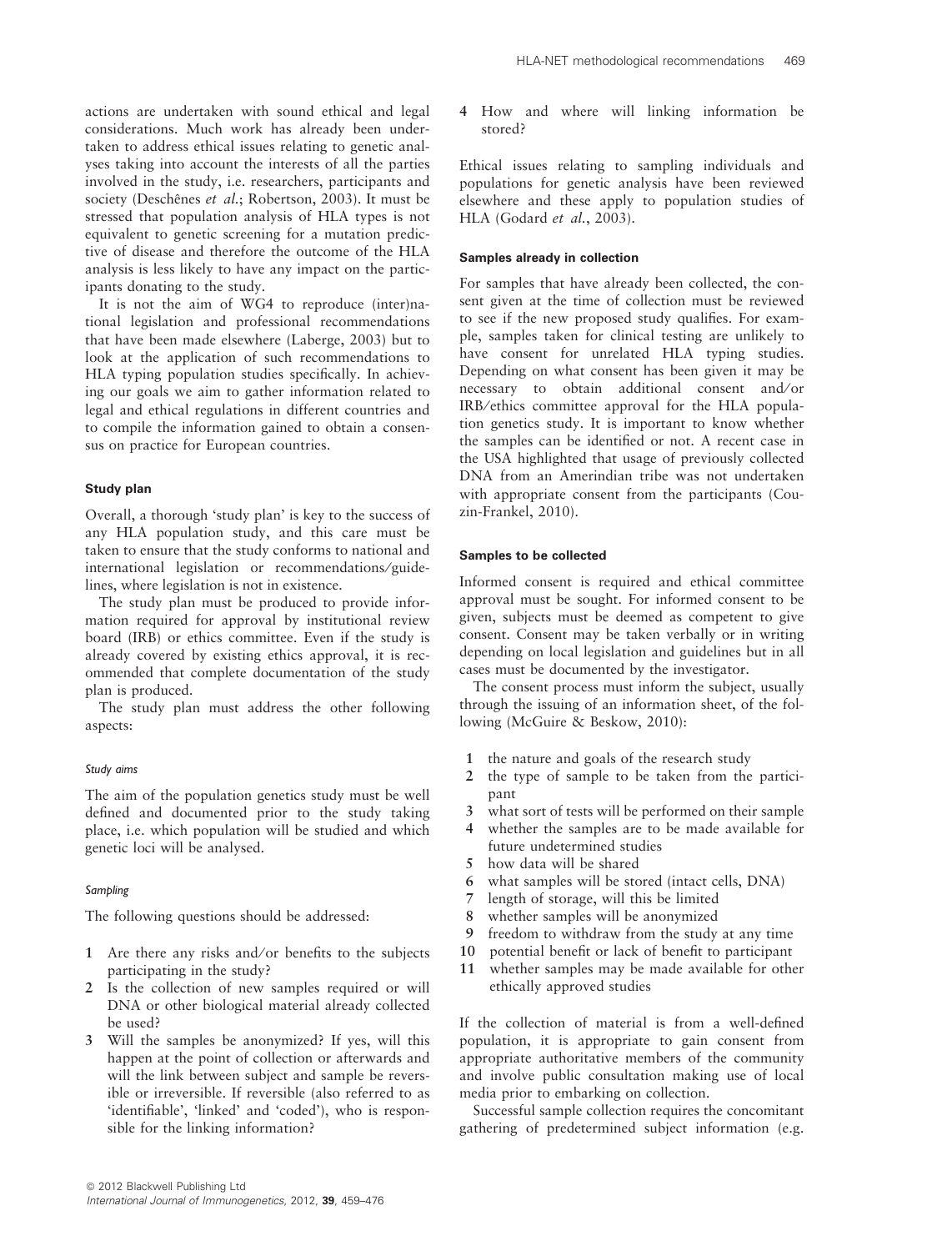demographic and clinical data). The format of the data to be collected for each subject donating a sample must be predetermined and compatible with international nomenclature and downstream data analysers.

#### Examination process including data analysis

All biological material donated for research is extremely valuable and maximum effort must be taken to ensure that the material is tested by optimum procedures that will ensure maximum benefit from the data generated. Therefore the study plan must consider the methods that will be utilized and whether these methods will be undertaken by qualified and experienced personnel, e.g. HLA typing to be undertaken by an EFI⁄ ASHI-accredited laboratory that participates in appropriate external proficiency testing for HLA typing. As the number of HLA alleles continues to increase with time, all HLA typing population studies must record the HLA allele database that has been used to assign HLA types to subjects such that future analysis can be undertaken should a new allele be found that may have been masked by previous typings.

The analysis of the data must also be undertaken using secure and proven software and should include application of Hardy–Weinberg.

Decisions must be taken at the time of study design to determine when resampling and/or retesting samples would be necessary.

For HLA typing data to accurately reflect the population under study, care is required to minimize unknown analysis of samples from individuals that are related to one another; this may be more difficult to determine for samples that are already in collection and therefore the numbers of samples to be analysed must be taken into consideration depending on whether knowledge is available on relatedness within population for optimum statistical evaluation.

#### Data sharing

Consideration must be given to the following:

- 1 Data sharing with not-for-profit and for-profit organizations. Control of who has access to the data is irrelevant if the data are made available via open access data sharing. There is always the possibility that the data obtained from the study could be used to ultimately provide financial benefit, e.g. use of HLA population data by commercial companies. A risk assessment regarding this should be made for each study and appropriate information given in the study information guide given to participants.
- 2 It is also important to determine prior to embarking on the sample collection whether the data should be shared with the participants. If the samples are to be anonymized then this is not possible and participants should understand this (Hull et al., 2008).

The issue over whether it is ethical to deny genetic research participant-individualized results have been discussed by others (Affleck, 2009). If the sharing of research results with participants is to be undertaken this could be via a newsletter or a website. This would allow a continued relationship with the participants which may be important should subsequent research studies be proposed with the participants samples (Beskow & Smolek, 2009).

3 If samples are not fully anonymized, the identifiable material/data must be kept in a secure location by the principle investigator only. Coded data should only be shared.

#### Sample handling and sample and data storage

It is crucial that sufficient finances are available to cover secure storage of samples and data and that it is clearly defined who has responsibility for samples, their derivatives and the data generated.

There must also be secure procedures in place to allow monitoring of the movement of data and samples (Godard et al., 2003).

# Conclusion and perspectives

In this study, each working group has made a number of suggestions that can be taken as consensual HLA-NET methodological recommendations. These preliminary recommendations will of course be refined during the last period of the Action until their final publication. Compared to other proposals aiming at normalizing methodological issues in immunogenetic studies involving HLA data (Hollenbach et al., 2011; Nunes et al., 2011a), the present HLA-NET guidelines are the results of a large collaborative effort aiming at coordinating the whole suite of steps necessary to analyse HLA molecular data in human populations or registries, i.e. from population and/or sample definition (WG1) to ethical considerations (WG4) via the reporting of typing results (WG2) and the statistical analysis of the data (WG3). Also, it proposes very concrete and immediately applicable solutions to common problems (e.g. formatting data, estimating frequencies with ambiguities) by opening the access to userfriendly and continuously developing computer tools (GENE[RATE]) to the whole community of researchers working with this kind of data either at the population or at the donor-registry level. Overall, following the HLA-NET methodological recommendations given in this study will help to synchronize the work done by different laboratories to obtain comparable data and facilitate both European and international collaboration in histocompatibility, clinical transplantation, epidemiology and population genetics. At the end of the HLA-NET Action, all final documents and guidelines will be uploaded on a user-friendly HLA-NET public platform, which will also offer direct access to data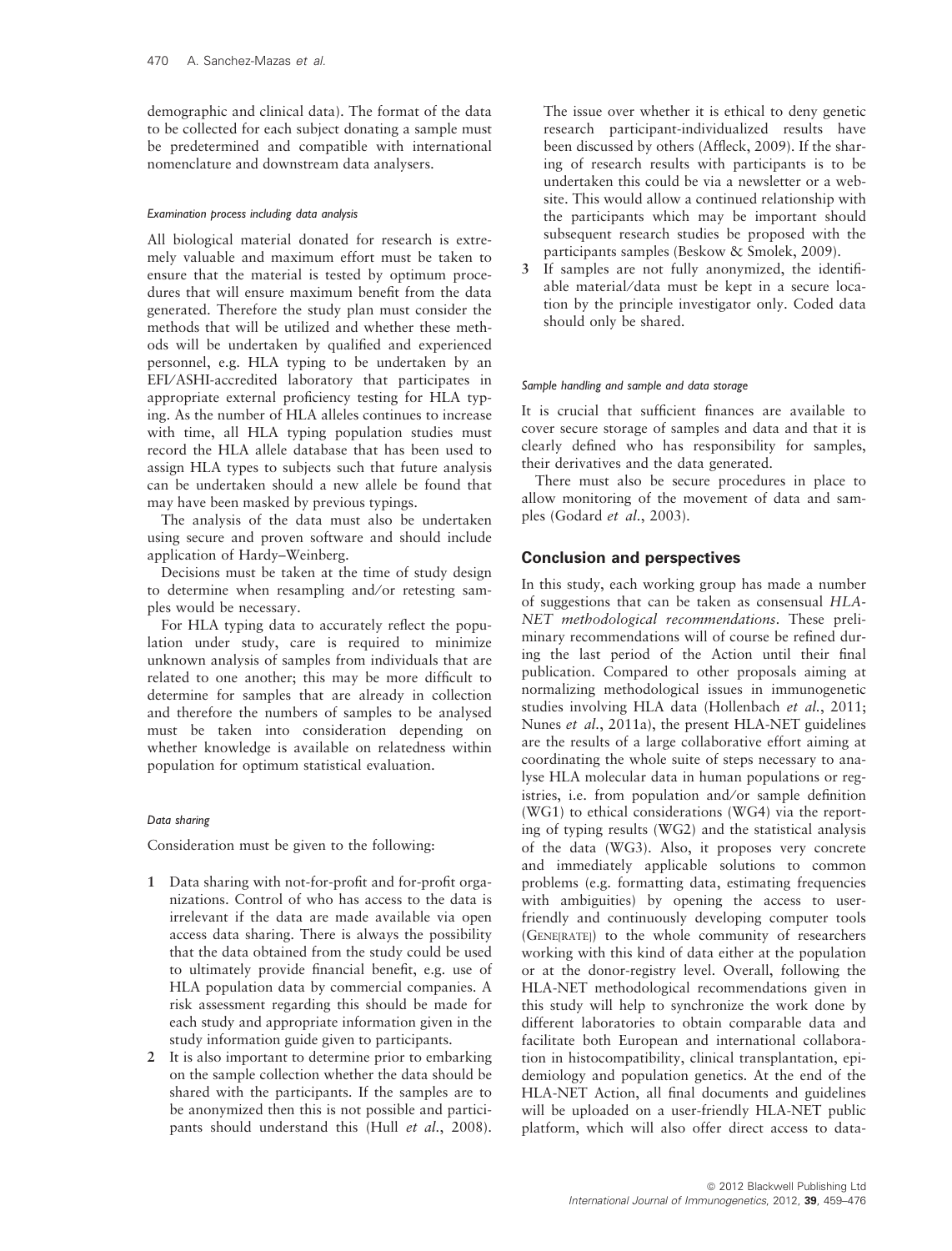bases linked to useful computer programs for HLA data analysis. A joint effort with other consortiums will further be undertaken to provide widely consensual solutions at the international level.

#### Acknowledgements

This work was supported by ESF (Europe) COST grant of Action BM0803. It has also benefited from investigation funded by the Swiss Secretariat for Education and Research (SER grant #C08.0131) and by the Swiss National Science Foundation (FNS # 31003A-112651 and 31003A\_127465 to ASM). We acknowledge the European Federation of Immunogenetics (EFI) and its current President Prof. Ilias Doxiadis for their support to HLA-NET. We thank Steven G.E. Marsh and three anonymous reviewers for their useful comments on the manuscript.

# **References**

- Affleck, P. (2009) Is it ethical to deny genetic research participants individualised results? Journal of Medical Ethics, 35, 209.
- Altshuler, D., Durbin, R.M., Abecasis, G.R., Bentley, D.R., Chakravarti, A., Clark, A.G. et al. (2010) A map of human genome variation from population-scale sequencing. Nature, 467, 1061.
- Ammerman, A.J., Pinhasi, R. & Banffy, E. (2006) Comment on ''Ancient DNA from the first European farmers in 7500-year-old Neolithic sites''. Science, 312, 1875. ; author reply 1875.
- de Bakker, P.I., McVean, G., Sabeti, P.C., Miretti, M.M., Green, T., Marchini, J. et al. (2006) A high-resolution HLA and SNP haplotype map for disease association studies in the extended human MHC. Nature Genetics, 38, 1166.
- Balaresque, P., Bowden, G.R., Adams, S.M., Leung, H.Y., King, T.E., Rosser, Z.H. et al. (2010) A predominantly neolithic origin for European paternal lineages. PLoS Biology, 8, e1000285.
- Balter, M. (2004) Search for the Indo-Europeans. Science, 303, 1323.
- Barbujani, G. & Chikhi, L. (2006) Population genetics: DNAs from the European Neolithic. Heredity, 97, 84.
- Beskow, L.M. & Smolek, S.J. (2009) Prospective biorepository participants' perspectives on access to research results. Journal of Empirical Research on Human Research Ethics, 4, 99.
- Blackwell, J.M., Jamieson, S.E. & Burgner, D. (2009) HLA and infectious diseases. Clinical Microbiology Reviews, 22, 370.
- Blench, R. (2006). Archaeology, Language, and the African Past. AltaMira Press, Oxford.
- Buhler, S. & Sanchez-Mazas, A. (2011) HLA DNA sequence variation among human populations: molecular signatures of demographic and selective events. PLoS One, 6, e14643. doi:10.1371/ journal.pone.0014643.
- Buhler, S., Megarbane, A., Lefranc, G., Tiercy, J.M. & Sanchez-Mazas, A. (2006) HLA-C molecular characterization of a Lebanese population and genetic structure of 39 populations from Europe to India-Pakistan. Tissue Antigens, 68, 44.
- Cano, P., Klitz, W., Mack, S.J., Maiers, M., Marsh, S.G., Noreen, H. et al. (2007) Common and well-documented HLA alleles: report of the Ad-Hoc committee of the american society for histocompatiblity and immunogenetics. Human Immunology, 68, 392.
- Carrington, M., Nelson, G., Martin, M., Kissner, T., Vlahov, D., Goedert, J., Kaslow, R., Buchbinder, S., Hoots, K. & O'Brien, S. (1999) HLA and HIV-1: heterozygote advantage and B\*35- Cw\*04 disadvantage. Science, 283, 1748.
- Chikhi, L., Destro-Bisol, G., Bertorelle, G., Pascali, V. & Barbujani, G. (1998) Clines of nuclear DNA markers suggest a largely neolithic ancestry of the European gene pool. Proceedings of National Academy of Sciences USA, 95, 9053.
- Chikhi, L., Nichols, R.A., Barbujani, G. & Beaumont, M.A. (2002) Y genetic data support the Neolithic demic diffusion model. Proceedings of National Academy of Sciences USA, 99, 11008.
- Couzin-Frankel, J. (2010) Ethics. DNA returned to tribe, raising questions about consent. Science, 328, 558.
- Currat, M. & Excoffier, L. (2004) Modern humans did not admix with Neanderthals during their range expansion into Europe. PLoS biology, 2, e421. Epub 2004 Nov 30.
- Currat, M. & Excoffier, L. (2011) Strong reproductive isolation between humans and Neanderthals inferred from observed patterns of introgression. Proceedings of National Academy of Sciences USA, 108, 15129.
- De la Mettrie, R., Saint-Leger, D., Loussouarn, G., Garcel, A., Porter, C. & Langaney, A. (2007) Shape variability and classification of human hair: a worldwide approach. Human Biology, 79, 265.
- Deschênes, M., Cardinal, G., Knoppers, B.M., Hudson, T., Labuda, D., Bouchard, G., Racine, E., Fecteau, C., Truong, S. & Laberge, C. (2003). Statement of Principles on the Ethical Conduct of Human Genetic Research Involving Populations. http://www. rmga.qc.ca/fr/programs\_and\_forms
- Diamond, J. & Bellwood, P. (2003) Farmers and their languages: the first expansions. Science, 300, 597.
- Excoffier, L., Pellegrini, P., Sanchez-Mazas, A., Simon, C. & Langaney, A. (1987) Genetics and history of Sub-Saharan Africa. Yearbook of Physical Anthropology, 30, 151.
- Furst, D., Solgi, G., Schrezenmeier, H. & Mytilineos, J. (2010) The frequency of DRB1\*1454 in South German Caucasians. Tissue Antigens, 76, 57.
- Gerbault, P., Moret, C., Currat, M. & Sanchez-Mazas, A. (2009) Impact of selection and demography on the diffusion of lactase persistence. PLoS One, 4, e6369.
- Gerbault, P., Liebert, A., Itan, Y., Powell, A., Currat, M., Burger, J., Swallow, D.M. & Thomas, M.G. (2011) Evolution of lactase persistence: an example of human niche construction. Philosophical Transactions of the Royal Society of London. Series B, Biological sciences, 366, 863.
- Godard, B., Schmidtke, J., Cassiman, J.J. & Ayme, S. (2003) Data storage and DNA banking for biomedical research: informed consent, confidentiality, quality issues, ownership, return of benefits. A professional perspective. European Journal of Human Genetics, 11, S88.
- Gonzalez- Galarza, F.F., Christmas, S., Middleton, D. & Jones, A.R. (2011) Allele frequency net: a database and online repository for immune gene frequencies in worldwide populations. Nucleic Acids Research, 39, D913.
- Gould, S.J. (1996) The Mismeasure of Man. W.W.Norton & Company, New York, London.
- Gray, R.D. & Atkinson, Q.D. (2003) Language-tree divergence times support the Anatolian theory of Indo-European origin. Nature, 426, 435.
- Green, R.E., Krause, J., Briggs, A.W., Maricic, T., Stenzel, U., Kircher, M. et al. (2010) A draft sequence of the Neandertal genome. Science, 328, 710.
- Hansen, J.A., Yamamoto, K., Petersdorf, E. & Sasazuki, T. (1999) The role of HLA matching in hematopoietic cell transplantation. Reviews in Immunogenetics, 1, 359.
- Hollenbach, J.A., Mack, S.J., Gourraud, P.A., Single, R.M., Maiers, M., Middleton, D., Thomson, G., Marsh, S.G. & Varney, M.D. (2011) A community standard for immunogenomic data reporting and analysis: proposal for a STrengthening the REporting of Immunogenomic Studies statement. Tissue Antigens, 78, 333.
- Hull, S.C., Sharp, R.R., Botkin, J.R., Brown, M., Hughes, M., Sugarman, J. et al. (2008) Patients' views on identifiability of samples and informed consent for genetic research. The American Journal of Bioethics, 8, 62.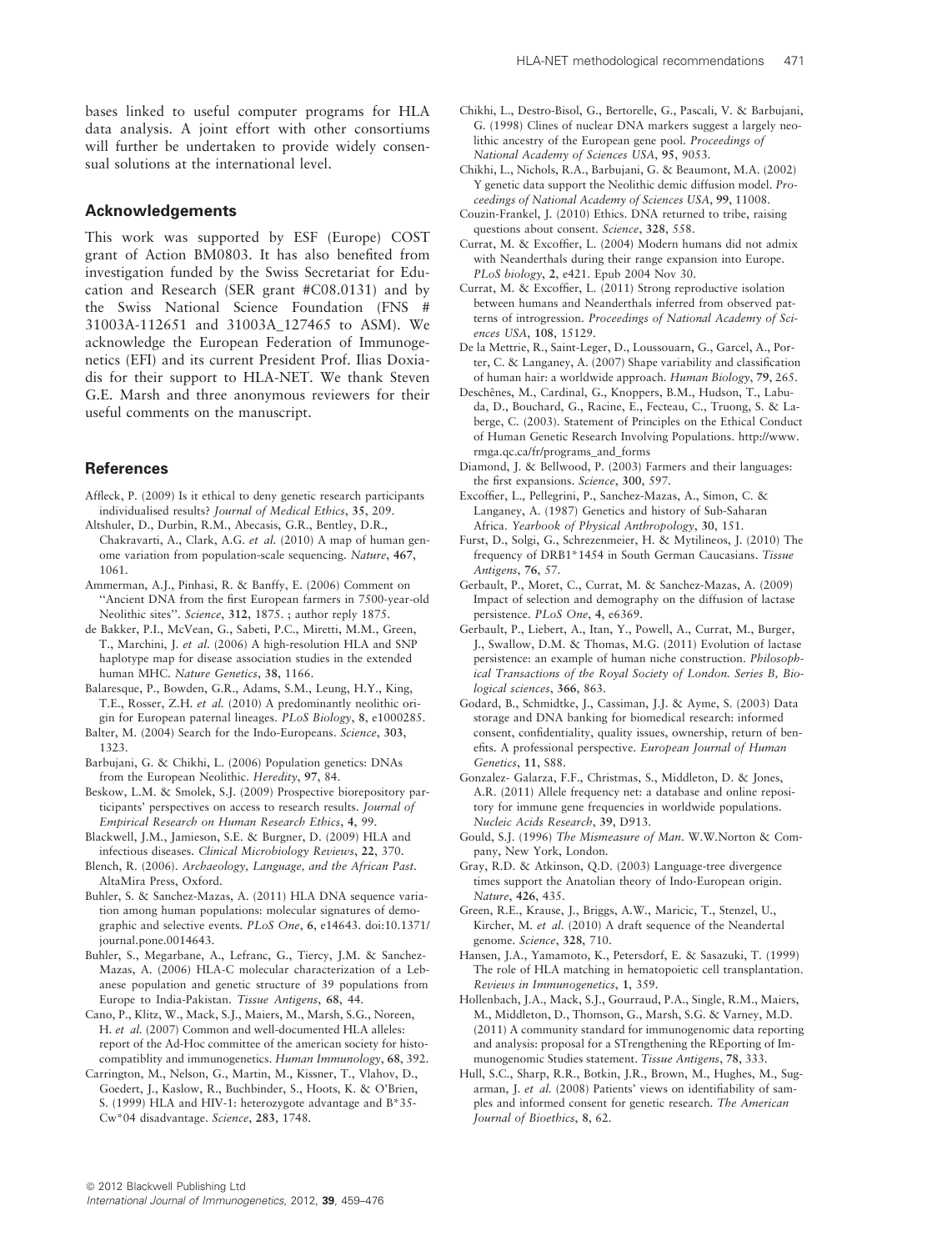- Ingram, C.J., Mulcare, C.A., Itan, Y., Thomas, M.G. & Swallow, D.M. (2009) Lactose digestion and the evolutionary genetics of lactase persistence. Human Genetics, 124, 579.
- Johansen, K.A., Schneider, J.F., McCaggree, M.A. & Woods, G.L. (2008) Efforts of the United States' National Marrow Donor Program and Registry to improve utilization and representation of minority donors. Transfusion Medicine, 18, 250.
- Kawashima, Y., Pfafferott, K., Frater, J., Matthews, P., Payne, R., Addo, M. et al. (2009) Adaptation of HIV-1 to human leukocyte antigen class I. Nature, 458, 641.
- Kollman, C., Abella, E., Baitty, R.L., Beatty, P.G., Chakraborty, R., Christiansen, C.L. et al. (2004) Assessment of optimal size and composition of the U.S. National Registry of hematopoietic stem cell donors. Transplantation, 78, 89.
- Laberge, C. (2003) Ethical and legal issues in genetic biobanking. In: Populations and Genetics: Legal and Socio-ethical Perspectives. (ed. by BM Knoppers) Brill Academic Pub, Leiden ⁄ Boston, P. 641.
- McGuire, A.L. & Beskow, L.M. (2010) Informed consent in genomics and genetic research. Annual Review of Genomics and Human Genetics, 11, 361.
- Mehra N.K., ed. (2010). The HLA Complex in Biology and Medicine. Jaypee Brothers Medical Publishers (P) Ltd, New Delhi.
- Meyer, D. & Thomson, G. (2001) How selection shapes variation of the human major histocompatibility complex: a review. Annals of Human Genetics, 65, 1.
- Meyer, D., Single, R.M., Mack, S.J., Erlich, H.A. & Thomson, G. (2006) Signatures of demographic history and natural selection in the human major histocompatibility complex Loci. Genetics, 173, 2121.
- Middleton, D., Gonzalez, F., Fernandez-Vina, M., Tiercy, J.M., Marsh, S.G., Aubrey, M. et al. (2009) A bioinformatics approach to ascertaining the rarity of HLA alleles. Tissue Antigens, 74, 480.
- Nunes, J.M., Riccio, M.E., Buhler, S., Di, D., Currat, M., Ries, F. et al. (2010) Analysis of the HLA population data (AHPD) submitted to the 15th International Histocompatibility ⁄ Immunogenetics Workshop by using the GENE[RATE] computer tools accommodating ambiguous data (AHPD project report). Tissue Antigens, 76, 18.
- Nunes, E., Heslop, H., Fernandez-Vina, M., Taves, C., Wagenknecht, D.R., Eisenbrey, A.B. et al. (2011a) Definitions of histocompatibility typing terms: harmonization of histocompatibility typing terms working group. Human Immunology, 72, 1214.
- Nunes, J.M., Riccio, M.E., Tiercy, J.M. & Sanchez-Mazas, A. (2011b) Allele frequency estimation from ambiguous data: using resampling schema in validating frequency estimates and in selective neutrality testing. Human Biology, 83, 437.
- Parra, E.J. (2007) Human pigmentation variation: evolution, genetic basis, and implications for public health. American Journal of Physical Anthropology, 45(Suppl), 85.
- Pereira, L., Richards, M., Goios, A., Alonso, A., Albarran, C., Garcia, O. et al. (2005) High-resolution mtDNA evidence for the late-glacial resettlement of Europe from an Iberian refugium. Genome Research, 15, 19.
- Pereyra, F., Jia, X., McLaren, P.J., Telenti, A., de Bakker, P.I., Walker, B.D. et al. (2010) The major genetic determinants of HIV-1 control affect HLA class I peptide presentation. Science, 330, 1551.
- Petersdorf, E.W., Anasetti, C., Martin, P.J. & Hansen, J.A. (2003) Tissue typing in support of unrelated hematopoietic cell transplantation. Tissue Antigens, 61, 1.
- Prugnolle, F., Manica, A., Charpentier, M., Guegan, J.F., Guernier, V. & Balloux, F. (2005) Pathogen-driven selection and worldwide HLA class I diversity. Current Biology, 15, 1022.
- Rees, J.L. & Harding, R.M. (2012) Understanding the evolution of human pigmentation: recent contributions from population genetics. The Journal of Investigative Dermatology, 132, 846.
- Relethford, J.H. & Harpending, H.C. (1994) Craniometric variation, genetic theory, and modern human origins. American Journal of Physical Anthropology, 95, 249.
- Richards, M., Macaulay, V., Hickey, E., Vega, E., Sykes, B., Guida, V. et al. (2000) Tracing European founder lineages in the Near Eastern mtDNA pool. American Journal of Human Genetics, 67, 1251.
- Robertson, J.A. (2003) Ethical and legal issues in genetic biobanking. In: Populations and Genetics: Legal and Socio-ethical Perspectives. (ed. by Knoppers BM). Brill Academic Pub., Leiden/Boston, P. 297.
- Robinson, J., Waller, M.J., Parham, P., de Groot, N., Bontrop, R., Kennedy, L.J., Stoehr, P. & Marsh, S.G. (2003) IMGT ⁄ HLA and IMGT/MHC: sequence databases for the study of the major histocompatibility complex. Nucleic Acids Research, 31, 311.
- Sabeti, P.C., Varilly, P., Fry, B., Lohmueller, J., Hostetter, E., Cotsapas, C. et al. (2007) Genome-wide detection and characterization of positive selection in human populations. Nature, 449, 913.
- Sanchez-Mazas, A. (2002). HLA data analysis in anthropology: basic theory and practice. 16th European Histocompatibility Conference. European Federation for Immunogenetics (EFI), Strasbourg, France. p 68.
- Sanchez-Mazas, A., Fernandez- Vina, M.A., Middleton, D., Hollenbach, J.A., Buhler, S., Di, D., Rajalingam, R., Dugoujon, J.M., Mack, S.J. & Thorsby, E. (2011) Immunogenetics as a tool in anthropological studies. Immunology, 133, 143.
- Sanchez-Mazas, A., Lemaître, J.-F. & Currat, M. (2012) Distinct evolutionary strategies of HLA loci in pathogen-rich environments. Philosophical transactions of the Royal Society of London Series B, Biological sciences, 367, 830.
- Schmidt, A.H., Solloch, U.V., Baier, D., Stahr, A., Wassmuth, R., Ehninger, G. & Rutt, C. (2010) Regional differences in HLA antigen and haplotype frequency distributions in Germany and their relevance to the optimization of hematopoietic stem cell donor recruitment. Tissue Antigens, 76, 362.
- Segal, S. & Hill, A.V. (2003) Genetic susceptibility to infectious disease. Trends in Microbiology, 11, 445.
- Semino, O., Passarino, G., Oefner, P.J., Lin, A.A., Arbuzova, S., Beckman, L.E. et al. (2000) The Genetic Legacy of Paleolithic Homo sapiens sapiens in Extant Europeans: A Y Chromosome Perspective. Science, 290, 1155.
- Serre, D., Langaney, A., Chech, M., Teschler-Nicola, M., Paunovic, M., Mennecier, P., Hofreiter, M., Possnert, G.G. & Paabo, S. (2004) No evidence of neandertal mtDNA contribution to early modern humans. PLoS Biology, 2, E57.
- Solberg, O.D., Mack, S.J., Lancaster, A.K., Single, R.M., Tsai, Y., Sanchez-Mazas, A. & Thomson, G. (2008) Balancing selection and heterogeneity across the classical human leukocyte antigen loci: a meta-analytic review of 497 population studies. Human Immunology, 69, 443.
- Sturm, R.A. (2009) Molecular genetics of human pigmentation diversity. Human Molecular Genetics, 18, R9.
- Svejgaard, A., Buus, S. & Fugger, L., eds. (1996). HLA and Disease: The Molecular Basis (Alfred Benzon Symposium 40). Munksgaard International Publishers, Copenhagen.
- The MHC sequencing consortium. (1999) Complete sequence and gene map of a human major histocompatibility complex. Nature, 401, 921.
- Tresset, A. & Vigne, J.D. (2011) Last hunter-gatherers and first farmers of Europe. Comptes Rendus Biologies, 334, 182.
- Tufte, E.R. (2001) The Visual Display of Quantitative Information. Graphics Pr., Cheshire, Connecticut, 200 p.
- Voorter, C.E., Mulkers, E., Liebelt, P., Sleyster, E. & van den Berg-Loonen, E.M. (2007) Reanalysis of sequence-based HLA-A, -B and -Cw typings: how ambiguous is today's SBT typing tomorrow. Tissue Antigens, 70, 383.
- Xiao, Y., Lazaro, A.M., Masaberg, C., Haagenson, M., Vierra-Green, C., Spellman, S., Dakshanamurthy, S., Ng, J. & Hurley, C.K. (2009) Evaluating the potential impact of mismatches outside the antigen recognition site in unrelated hematopoietic stem cell transplantation: HLA-DRB1\*1454 and DRB1\*140101. Tissue Antigens, 73, 595.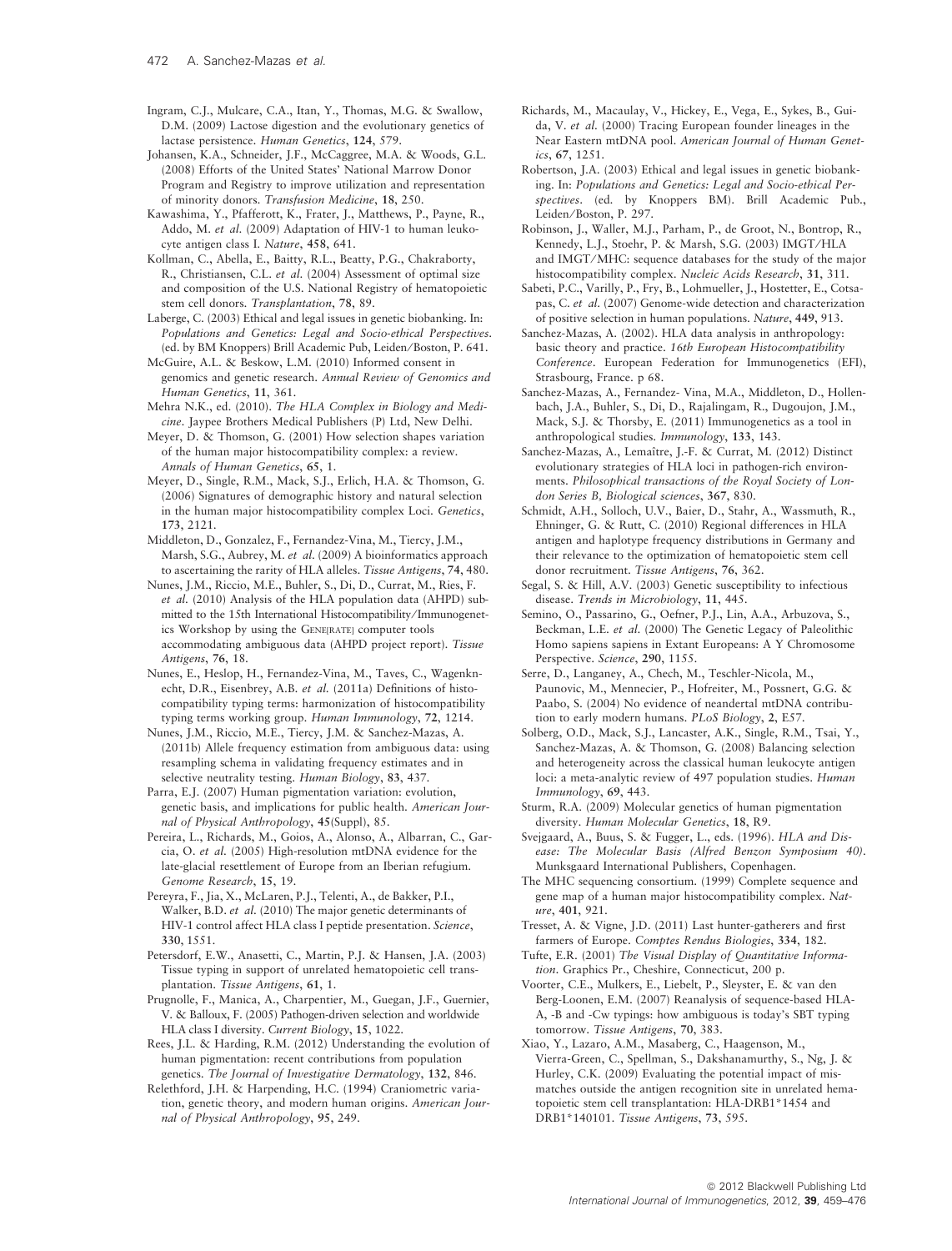# Appendix 1 HLA-NET Population data questionnaire

Note: This questionnaire is based on Geneva population questionnaire

# **1. Institution providing the sample**

**1.1 Name of the Institution:** 

**1.2. Contact person (e.g. principal investigator):** 

- $\circ$  Name:
- $\circ$  Telephone number:  $\circ$  E-mail address:
- **2. Sample tested**

*(Please, fill one full questionnaire per sample)* 

#### **2.1 Type of study:**

|         | Field study in a well-defined population?       | YES / NO           |
|---------|-------------------------------------------------|--------------------|
|         | If NO, please indicate which type of sample:    |                    |
| $\circ$ | blood donors                                    | YES / NO           |
| $\circ$ | stem cell donors (registries)                   | YES / NO           |
| $\circ$ | organ donors                                    | YES / NO           |
| $\circ$ | cord blood donors                               | YES / NO           |
| $\circ$ | healthy controls for disease studies            | YES / NO           |
| $\circ$ | patients                                        | YES / NO           |
| $\circ$ | other, please specify                           | YES / NO           |
|         | Date of sampling                                |                    |
|         | Does the sample include first degree relatives? | YES / NO / UNKNOWN |
|         | Is the information on relatedness available?    | YES / NO           |

**2.2. Name of the population and any alternative names known** (if necessary use Ethnologue):

- $\bullet$  Main name (s):
- Other possible name(s):  $\Box$
- Other specific characterization that would help to differentiate this population to any other (e.g., specific cultural trait like endogamy, specific religion, isolated location, etc):

### **2.3. Geographic location of the population:**

Is the location of the sample the same as the location of the population? YES / NO

- If YES, fill the questionnaire only for the sample (1.3.1).
- If NO (e.g. answer "NO" for Chinese living in US, etc), please fill the corresponding information for both the sample  $(1.3.1)$  and the population  $(1.3.2)$  from where the sampling was made.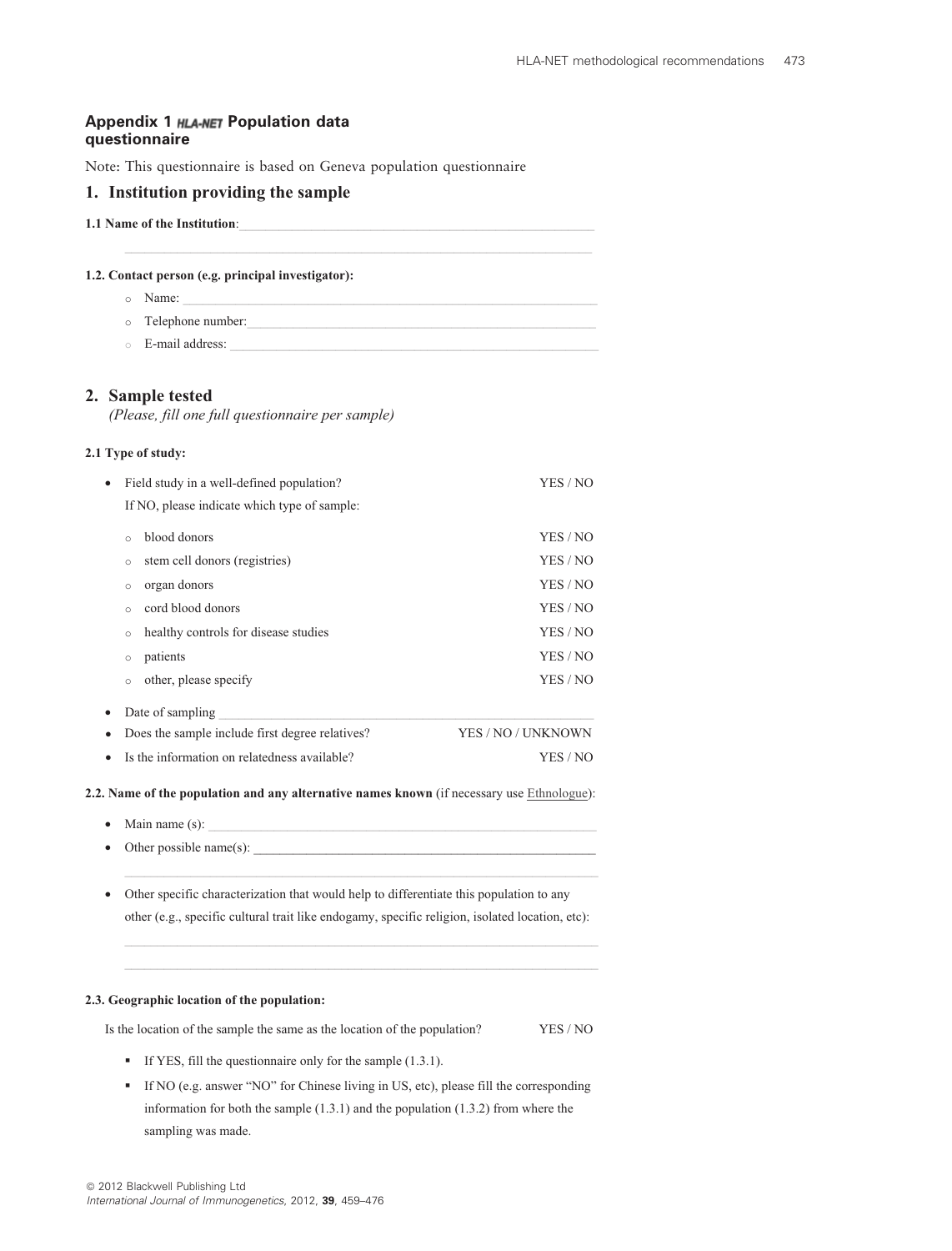Appendix 1. (continued)

#### **2.3.1 Sample:**

| ٠         | Name of country:                                                                                                            |          |  |  |  |  |
|-----------|-----------------------------------------------------------------------------------------------------------------------------|----------|--|--|--|--|
| ٠         | Name of region(s):                                                                                                          |          |  |  |  |  |
| $\bullet$ |                                                                                                                             |          |  |  |  |  |
| ٠         | Geographic coordinates (useful link to find coordinates):                                                                   |          |  |  |  |  |
|           |                                                                                                                             |          |  |  |  |  |
|           |                                                                                                                             |          |  |  |  |  |
|           | $\circ$ Altitude / environment (if relevant):<br>the control of the control of the control of the control of the control of |          |  |  |  |  |
|           | Please attach a map if possible. Map included:                                                                              | YES / NO |  |  |  |  |
|           | 2.3.2 Population:                                                                                                           |          |  |  |  |  |
|           | Name of country:                                                                                                            |          |  |  |  |  |
|           | Name of region(s):<br>$\bullet$                                                                                             |          |  |  |  |  |
|           | $\bullet$                                                                                                                   |          |  |  |  |  |
|           | Geographic coordinates (useful link to find coordinates):                                                                   |          |  |  |  |  |
|           |                                                                                                                             |          |  |  |  |  |
|           | o Longitude (in decimals, East or West):                                                                                    |          |  |  |  |  |
|           | Altitude / environment (if relevant):<br>$\circ$                                                                            |          |  |  |  |  |
|           | Please attach a map if possible. Map included:                                                                              | YES / NO |  |  |  |  |
|           | 2.3.3 Size of the population where the individuals were sampled (if known):                                                 |          |  |  |  |  |
|           |                                                                                                                             |          |  |  |  |  |

# **2.4 Language spoken by the population (please use Ethnologue)**

- $\bullet$  Most specific language name (s):  $\qquad \qquad$
- Linguistic family: \_\_\_\_\_\_\_\_\_\_\_\_\_\_\_\_\_\_\_\_\_\_\_\_\_\_\_\_\_\_\_\_\_\_\_\_\_\_\_\_\_\_\_\_\_\_\_\_\_\_\_\_\_\_\_\_ •

# **2.5 Other useful information about the general population** (e.g. specific disease(s),

demographic information, social structure, religion(s), etc (add pages if necessary):

Useful bibliographic references: \_\_\_\_\_\_\_\_\_\_\_\_\_\_\_\_\_\_\_\_\_\_\_\_\_\_\_\_\_\_\_\_\_\_\_\_\_\_\_\_\_\_\_\_\_ •

# **3. Source of DNA & HLA typing**

# **3.1 Origin of DNA**

- Blood / mouth swabs / other *(please underline the correct answer)* 
	- $\circ$  If other, please specify: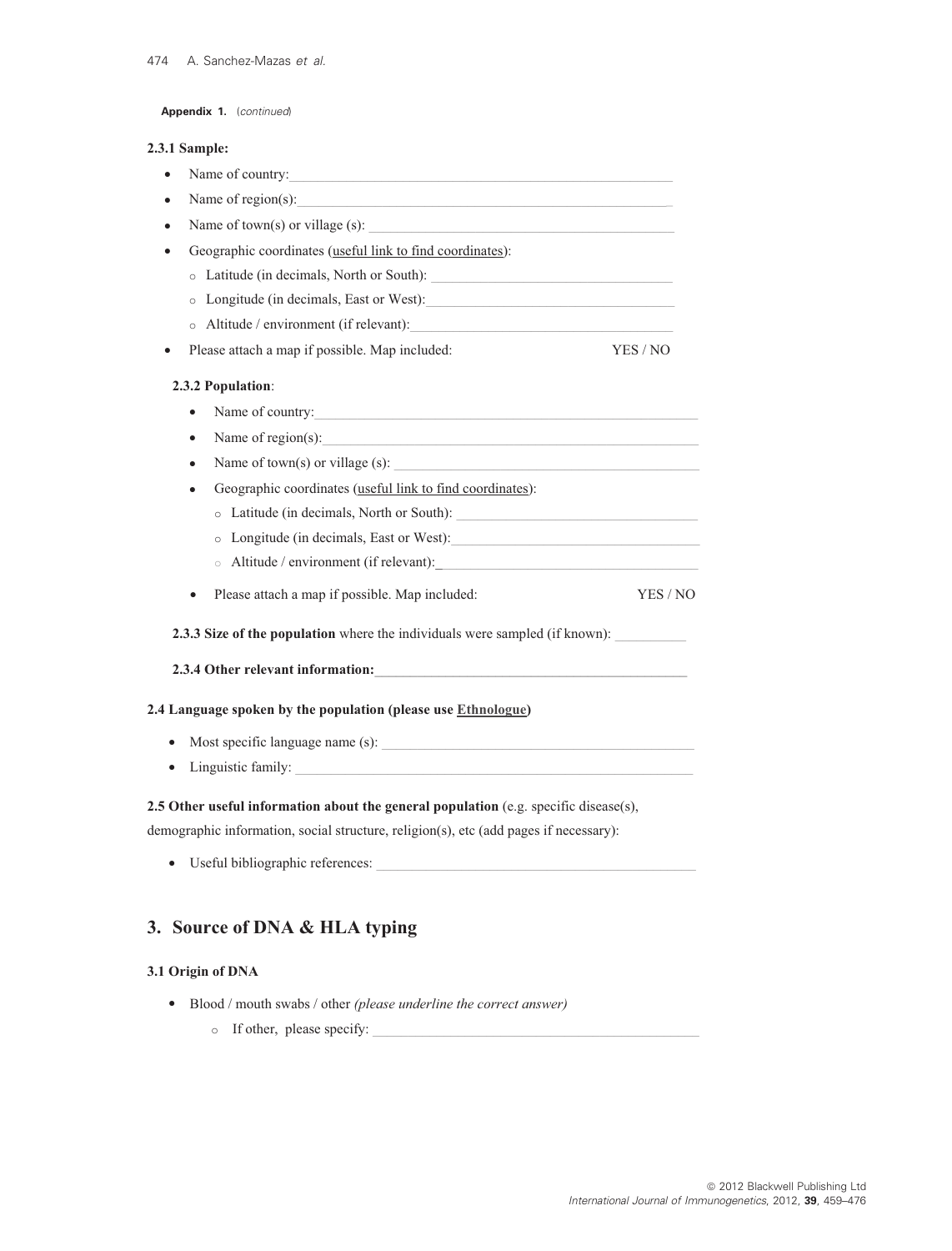#### Appendix 1. (continued)

# **3.2 Loci typed and Methodology used for typing**

*(Please follow the recommendation given at the end of the table)*

| $Nb$ of individuals <sup>1</sup> | Locus typed $2$ | Method <sup>3</sup> | Resolution Level <sup>4</sup> | Reference Date <sup>5</sup> |
|----------------------------------|-----------------|---------------------|-------------------------------|-----------------------------|
|                                  |                 |                     |                               |                             |
|                                  |                 |                     |                               |                             |
|                                  |                 |                     |                               |                             |
|                                  |                 |                     |                               |                             |
|                                  |                 |                     |                               |                             |
|                                  |                 |                     |                               |                             |
|                                  |                 |                     |                               |                             |
|                                  |                 |                     |                               |                             |
|                                  |                 |                     |                               |                             |
|                                  |                 |                     |                               |                             |
|                                  |                 |                     |                               |                             |
|                                  |                 |                     |                               |                             |
|                                  |                 |                     |                               |                             |
|                                  |                 |                     |                               |                             |

<sup>1</sup> Number of individuals typed for each locus

<sup>2</sup> Locus options: A / B / C / DPA1 / DPB1 / DQA1 / DQB1 / DRB1 / DRB3 / DRB4 / DRB5 / MICA / KIR / OTHER

<sup>3</sup> Method options: SSO / SSP / mono-allelic SBT / bi-allelic SBT. For SSO and SBT specify exon(s) typed.

4 Resolution level options: LOW / INTERMEDIATE / HIGH / ALLELIC

<sup>5</sup> Reference date: IMGT/HLA-database version used to assign HLA Types

# **4. Ethical considerations**

# **4.1 Informed consent**

| Was informed consent obtained at time of sampling                     | YES / NO |  |
|-----------------------------------------------------------------------|----------|--|
| If yes, did this include                                              |          |  |
| Transfer of data for analysis to third parties?<br>$\circ$            | YES / NO |  |
| Storage of data in third party databases?<br>$\circ$                  | YES / NO |  |
| If no or unknown:<br>٠                                                |          |  |
| Is ethical review of the proposed data transfer necessary?<br>$\circ$ | YES / NO |  |
| 4.2 Data                                                              |          |  |
| Was data anonymised?<br>٠                                             | YES / NO |  |
| Was an ethics checklist completed prior to sample collection?<br>٠    | YES / NO |  |